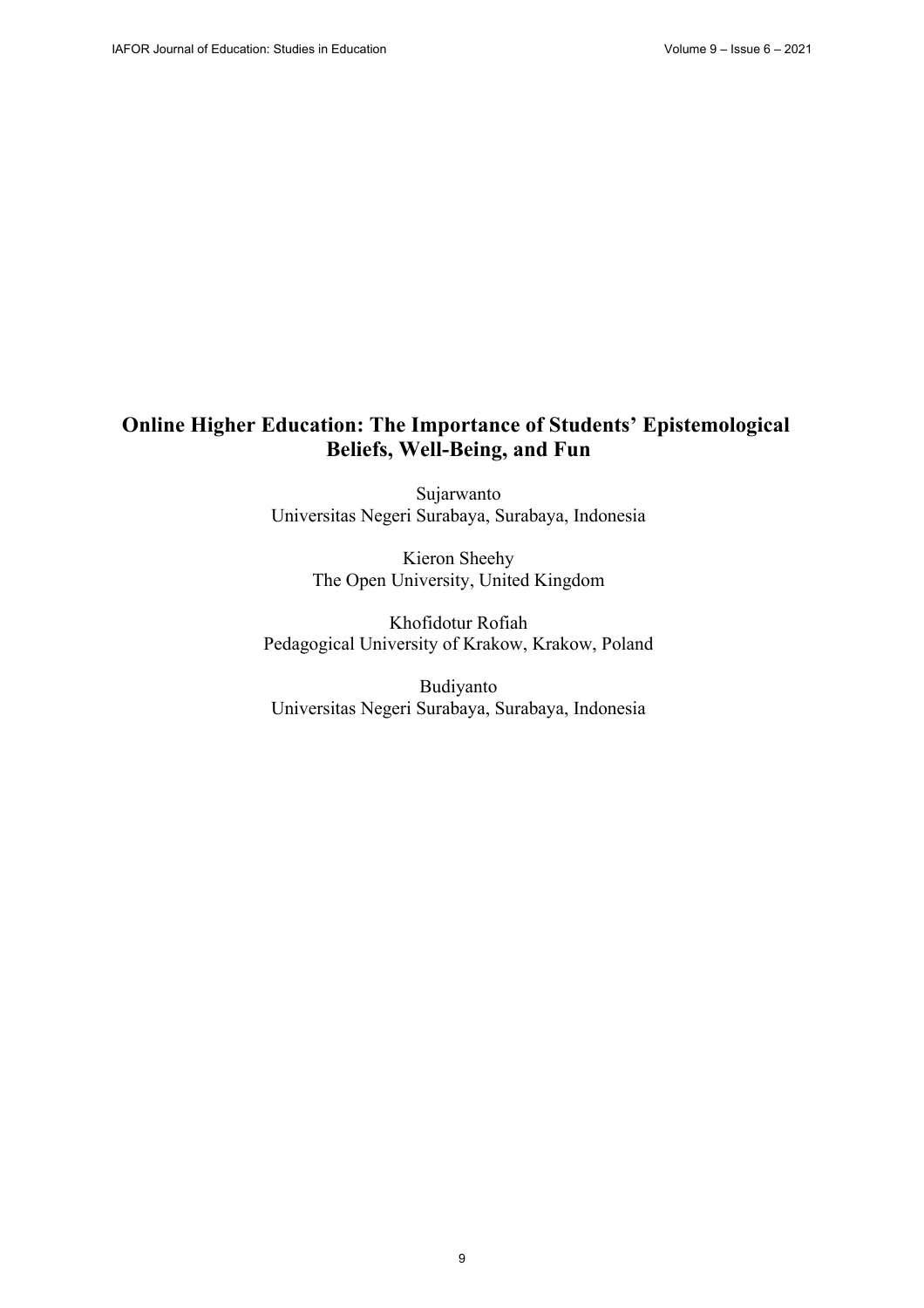### **Abstract**

The global pandemic has accelerated the 'move online' of higher education in Indonesia. This study aimed to examine the relationship between Indonesian students' experiences of studying online, their epistemological beliefs and their beliefs about fun in learning. A mixed method approach was used to examine this relationship in a sample of 774 students. A Principal component analysis (PCA) of questionnaire responses identified associations between social constructivist beliefs about learning and the centrality of fun in learning. The PCA was considered together with a thematic analysis of an open question 'Has the COVID-19 situation changed your feelings about online study?' This revealed the significance of the epistemic mismatch between many students' beliefs and the transmissive online pedagogy that they described. This mismatch is implicated as a factor in understanding the students largely negative experiences of online study and the impact on their well-being, albeit within the context of a pandemic. This is the first time that this link has been proposed. The research indicates that examining students' epistemological beliefs can offer insights that are helpful in understanding students' educational engagement and well-being when studying online.

*Keywords*: epistemological beliefs, fun, Indonesia, online higher education, well-being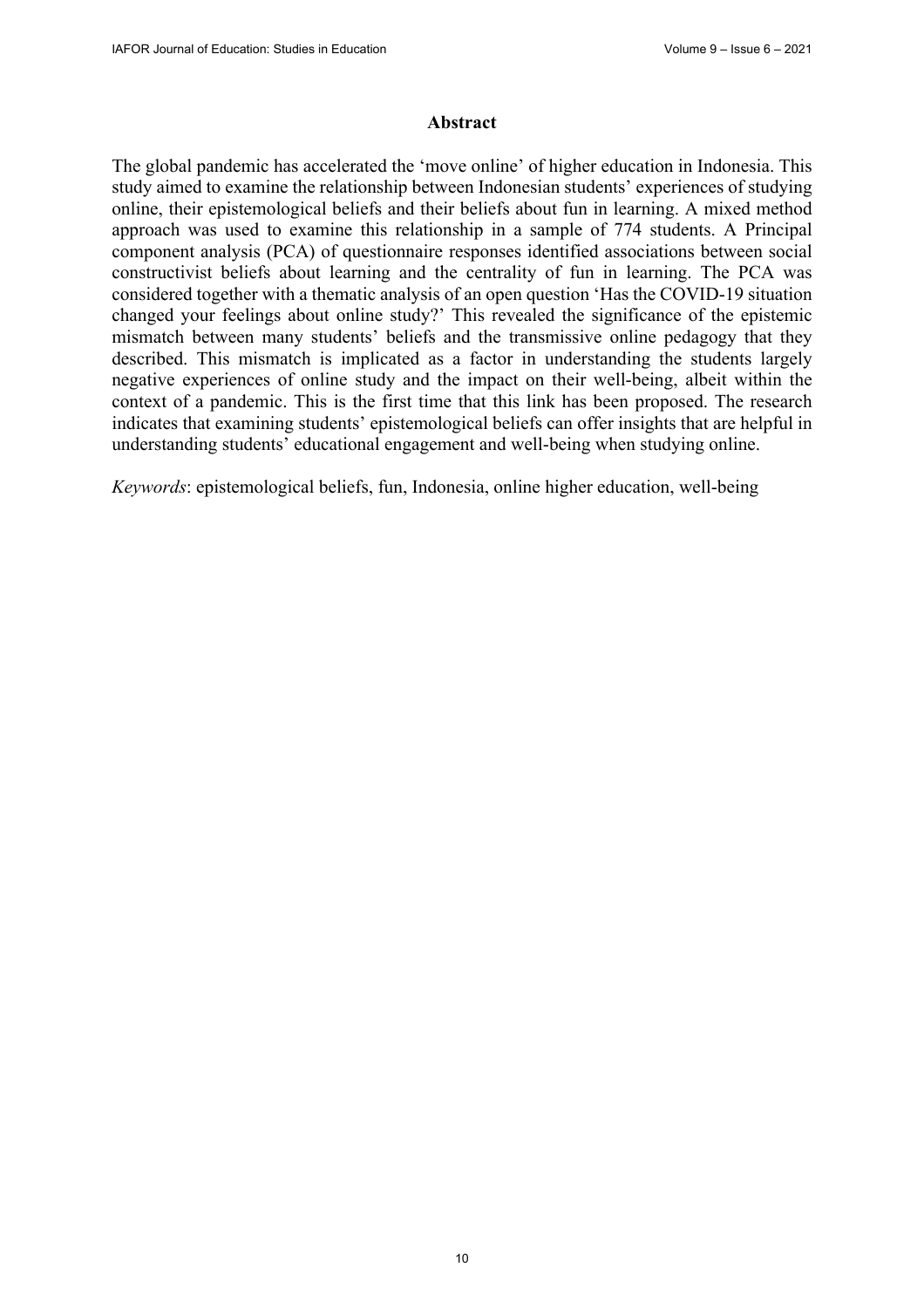Whilst many universities have previously sought to develop their online teaching provision, the global pandemic has accelerated this process with some choosing, and others being instructed by governments, to 'go online' (Havergal, 2020; Mishra, Gupta, & Shree, 2020). In the Republic of Indonesia, The Ministry of Education and Culture asked tertiary educators to provide 'meaningful' online learning experiences for their students (Hidayati & Saputra, 2020). This has been attempted in 80% of institutions, where the majority of students have left campus and returned to their home locations (Nugroho, 2020). These students are drawn from a population of over 270 million across Indonesia's unique geographical and cultural context. Indonesia is the 'most diverse multi-ethnic state in the world… [and] the world's largest archipelagic country of more than 17,524 islands" (Direktorat Pembinaan Sekoloah 2008). Given this scale and locational diversity it is not unexpected that one can find situations where Higher Education (H.E.) learning systems and infrastructures can be lacking or inadequate (Hidayati & Saputra, 2020). It is against this backdrop that many of Indonesia's eight million H.E. students (Harun, Wardhaningtyas, Khan, An, & Masdar, 2020) are experiencing distance education for the first time (Churiyah, Sholikhan, Filianti, & Sakdiyyah, 2020).

The pandemic notwithstanding, any students who receive their education online at distance are at greatly increased risk of drop out and disengagement from their studies (Meneses & Marlon, 2020) and this creates a significant issue for educators (Aydin, Öztürk, Büyükköse, Er, & Sönmez, 2019). Therefore, as more students are placed, perhaps unexpectedly, in online learning situations it is increasingly important for educators to understand the factors that influence their students' likelihood of success. Previous research has identified two key factors that are relatively underexplored in distance education: students' epistemological beliefs and their beliefs about fun in learning (Okada & Sheehy, 2020a).

### **Students' Epistemological Beliefs**

Students epistemological beliefs reflect their conceptions of knowledge and how it is acquired (Marlene Schommer-Aikins, Unruh, & Morphew, 2015). These beliefs might include the extent to which learning occurs through information transmission (OECD, 2009) or issues such as notions of ability, the extent to which it is innate or develops through education (Schommer-Aikins & Hutter, 2002). One way of framing epistemological beliefs is to draw distinctions that reflect models of pedagogy and learning, for example traditional or constructivist beliefs (OECD, 2009), or social constructivist beliefs (Sheehy, Budiyanto, Kaye, & Rofiah, 2019). In this framing, students who hold traditional beliefs view the process of learning primarily as a simple transfer of knowledge from the teacher (Otting, Zwaal, Tempelaar, & Gijselaers, 2010). This contrasts with a constructivist perspective that foregrounds the importance of autonomous activities facilitated by a teacher (Markic & Eilks, 2013). The social constructivist perspective, drawing on the work of Vygotsky (Vygotsky, 1967), frames learning as an interactive social process mediated by language and other cultural tools ( Okada & Sheehy, 2020a)

The importance of epistemological beliefs in higher education students' experience has been researched for over 50 years, and evidence indicates a significant association between the beliefs students hold and their subsequent academic performance (Richardson, 2013a; Rodriguez & Cano, 2007). For example students who hold beliefs that they can develop their abilities and actively construct knowledge appear to adopt more effective study strategies (Hao, Barnes, Branch, & Wright, 2017), with consequently better outcomes (Çevik, 2015). However, there is an absence of such work in the context of distance education (Richardson 2013), an absence which has become more noticeable given a global turn towards online provision.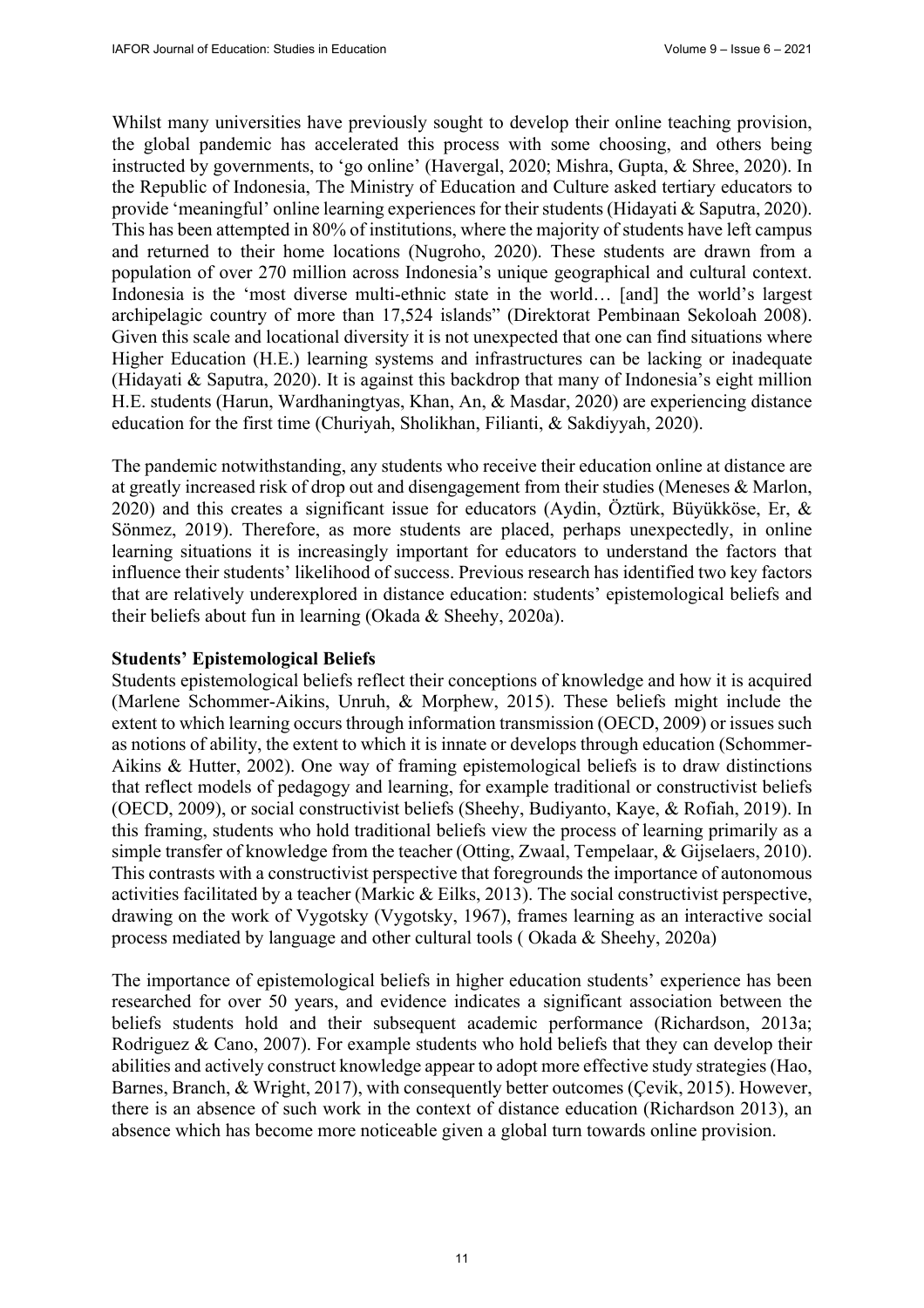Within Indonesian 'traditional' Higher Education there is a growing body of research regarding teachers and student teachers epistemological beliefs (Sheehy, Budiyanto, Kaye, & Rofiah, 2017), and research with college students (Aditomo, 2018) that indicates the impact of these beliefs on outcomes in different study areas. There is also some acknowledgement of its importance within English as a Foreign Language [EFL] education (Wulandari Tasik, 2020), on determining their online learning strategies (Rahmiati, 2019). However, overall, there is notable lack of research in Indonesian higher education regarding epistemological beliefs and online education.

## **The Notion of Fun in Learning in Higher Education**

It has been argued that, in order to facilitate students' success, it is important to examine factors that influence students' engagement with their studies (Sharp, Zhu, Matos, & Sharp, 2021). Perhaps not unexpectedly, there is evidence of a significant correlation between the level of satisfaction that students report with their online learning experiences and their engagement with and completion of studies (Martin & Bolliger, 2018). Enjoyment positively influences student engagement (Bond, Buntins, Bedenlier, Zawacki-Richter, & Kerres, 2020; Groccia, 2018) and therefore it is logical to see the understanding and facilitation of enjoyment as a way of improving engagement and student success. One effect of enjoyment is an increased intrinsic motivation to study (Sharma, 2021), and an experience of having fun in learning promotes greater engagement and ability to cope with study demands (Reeve, Cheon, & Jang, 2020).

However, the notion of "fun" in higher education pedagogy is controversial. This is partly because whilst it can be defined as an emotion in relation to motivation and engagement (Reeve et al., 2020), its exact nature and meaning is unclear (Tisza & Markopoulos, 2021). Consequently, there is no consensus about its value for learning within higher education and there exists

…an ongoing debate about whether it [*fun*] is appropriate in relation to adult learning, and many believe that it is unsuitable in the "serious" business of Higher Education. (Whitton & Langan, 2019, p. 3)

This perception of "unsuitability" may contribute to the lack of research into the value of fun within online H.E. education (Okada & Sheehy, 2020a). This debate can be discerned within the handful of relevant Indonesian studies that exist. For example whilst one study concluded that a positive or good mood would interfere with H.E. students' learning and motivation (Febrilia & Warokka, 2011), another concluded that fun helped to ensure academic motivation (Triyanto, 2019). In the context of EFL, fun was associated with positive learning experiences, and it was recommended that educators designed fun into their teaching (Tunnisa, Mahmud, & Salija, 2019). However, none of these studies considered the epistemological beliefs of the students, or the relationship between these beliefs and beliefs about fun in learning (Okada & Sheehy, 2020a). This study seeks to address this gap within H.E. research.

### **Research Context**

The context for this research was the Universitas Negeri Surabaya (UNESA), East Java Indonesia. UNESA has approximately 39, 000 students, across seven undergraduate faculties and graduate school. Starting in 2016 UNESA began to develop its own online learning platform, Vi-learn UNESA, to support a blended learning model (Kristanto, Mustaji, & Mariono, 2017). Initially this form of provision was available for education and psychology courses, and by 2019 it had expanded to 100 courses across varied disciplines for around 5000 students. Alongside this, Kemenristekdikti (Ministry of Research Technology and Higher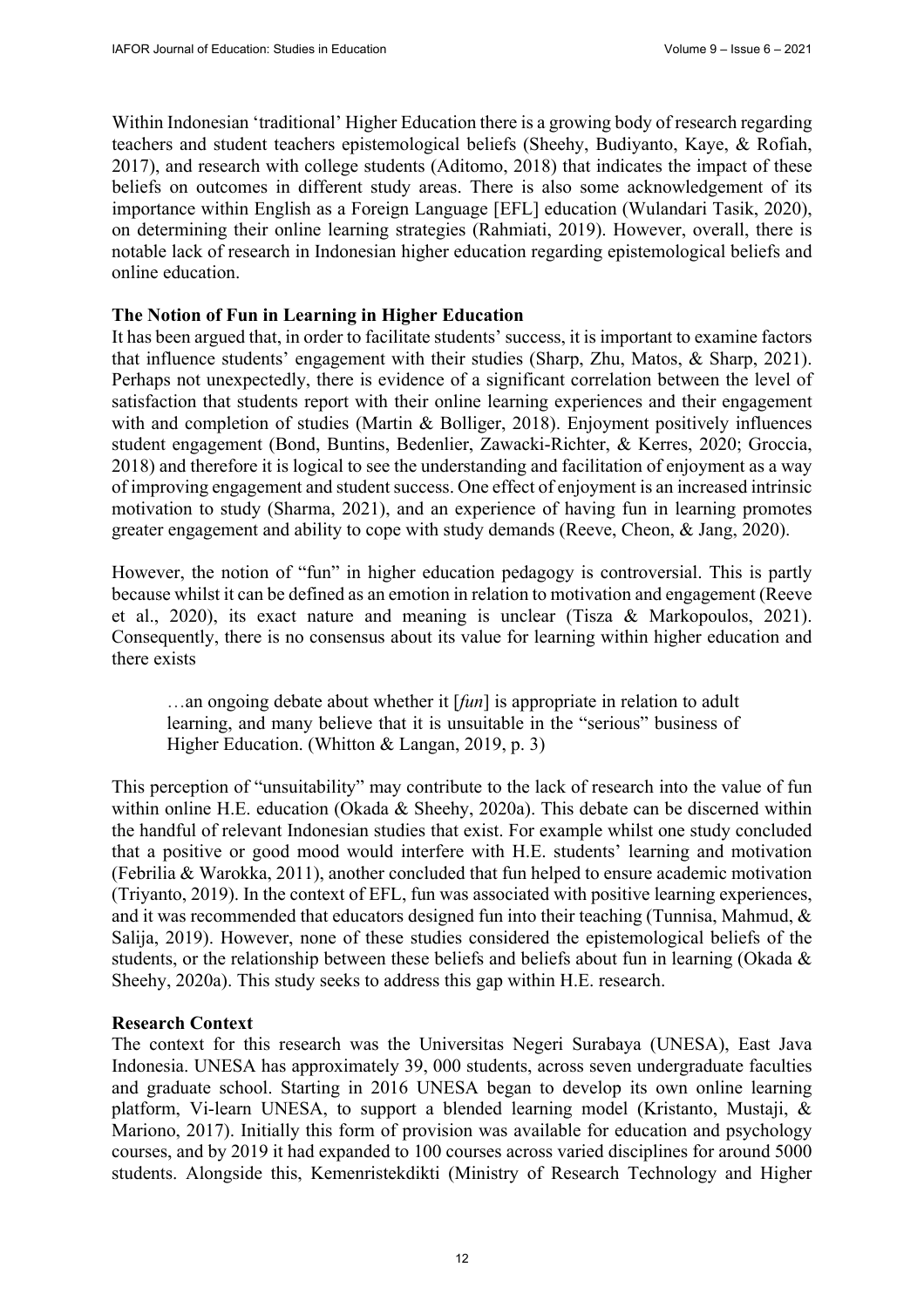Education) supports a national online education initiative SPADA (Sistem Pembelajaran Daring-Online Learning System), and individual lecturers may adopt these or other learning management systems (Wintarti, Masriyah, Ekawati, & Fiangga, 2019). In response to the international pandemic the Rector of UNESA enacted a regulation that all learning activities should move online (Sabtiawan et al., 2020). Consequently, the number of courses available in Vi-learn UNESA increased to approximately 150 courses undertaken by 7000 students.

This study sought to explore the relationship between epistemological beliefs and fun in learning for students studying at UNESA, in the context of the move online necessitated by the global pandemic.

# **Method**

The use of questionnaires to collect data is an established approach within epistemological beliefs research (Schommer & Walker, 1995). A questionnaire was developed drawing on Indonesian epistemological research (Sheehy et al., 2017) that had been developed for use within an international H.E. context (Okada and Sheehy 2020a). The items are given in Appendix 1.

Items 1-4 collect demographic data: occupation, year and level of study, province.

Item 5 asks if the student is registered as disabled. This was added as the experience of disabled students within distance education has been highlighted as a significant issue (Spirina, Grabowska, & Liakh, 2020). There are over 4500 higher education institutions across the nation, yet only approximately five universities explicitly support access and enrol disabled students (Dzulfikar, 2019). UNESA is one of these few and has a disability support service to enable this, the Centre for Disability Studies and Services (Pusat Studi dan Layanan Disabilitas-PSLD).

Statements 6-9, 22-24 reflect models of learning (Social Constructivist, and Banking) and are taken from Okada and Sheehy (2020).

Statements 14-18, 10–12 relate to Constructivist and Traditional views of learning, from the OECD international survey (Organisation for Economic Co-operation and Development, 2010, 2013).

Statement 13 reflects the importance of beliefs concerning effort in learning in "non-western" epistemological research (Lee, Zhang, Song, & Huang, 2013).

Statements 25- 29 elicit beliefs about fun and happiness that emerged as stable items from Budiyanto et al.'s (2017) epistemological research.

Item 30 asks if the student enjoys studying online.

Item 31 asks if their feelings about online study have changed because of the COVID-19 pandemic. This item could be helpful in differentiating this cohort's responses from subsequent research (Unger & Meiran, 2020).

This questionnaire therefore contains items that assess students' epistemological beliefs, their notion of fun, and their experiences of studying online.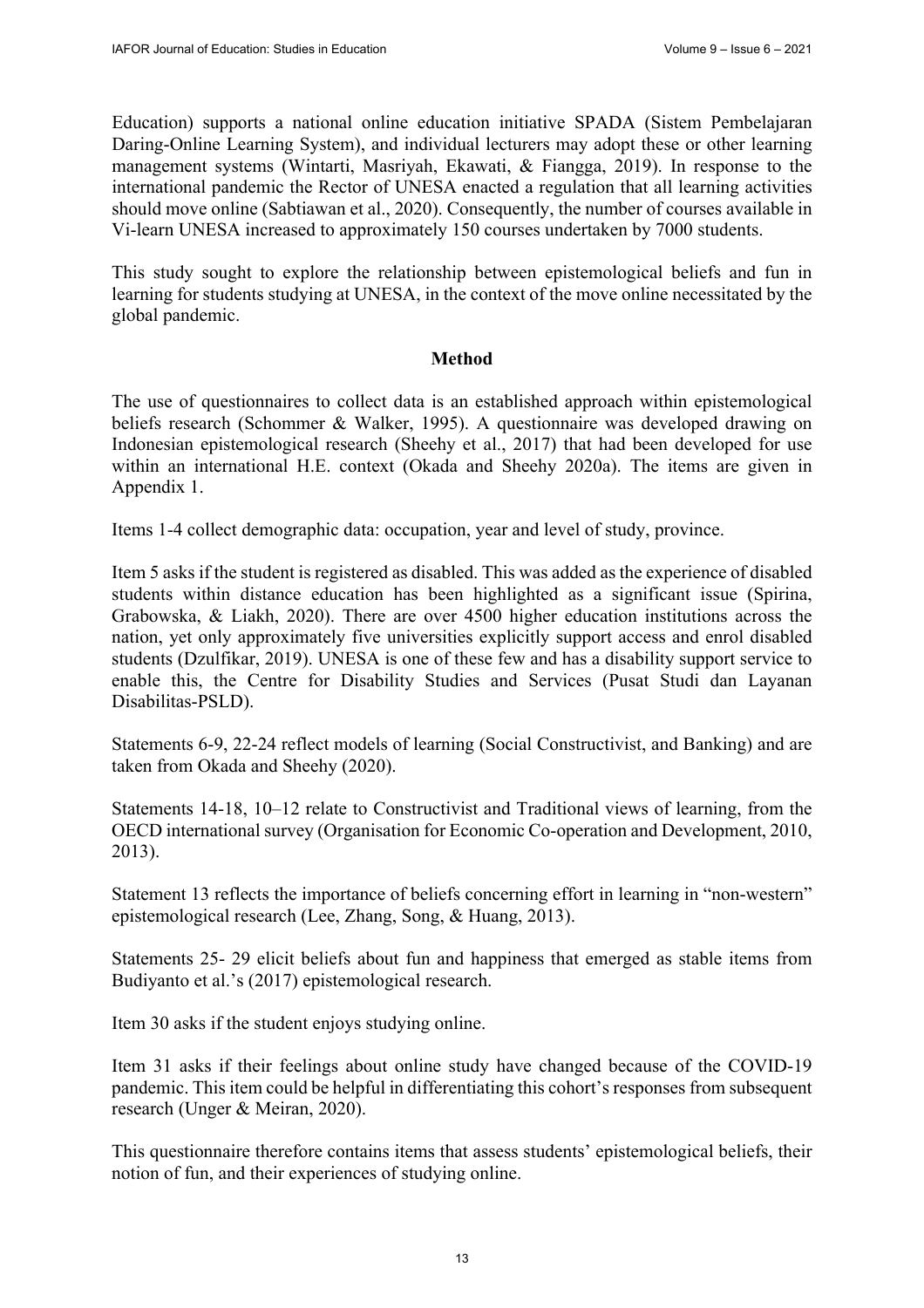A preliminary discussion of the quantitative items and a tentative descriptive analysis occurred at the London School of Management Education international research conference 2021.

# **Ethics**

Ethics review was conducted by the Human Research Ethics committees of the researchers' universities and favourable opinions were obtained for proceeding. Study information was posted on UNESA's official Telegram community in an education space. Students could then choose to respond, or not, to the anonymous questionnaire hosted on Qualtrics ™.

# **Findings**

Responses were obtained from 774 students from across Indonesia.

**Participants' locations and academic backgrounds**. The locations of participants ranged across the Javan provinces, Kalimantan, South Sulawesi and the lesser Sunda Islands (see Figure 1).

# **Figure 1**

*Geographical Location of Participants* [Map data ©2021 Google, INEGI]



This illustrates the potential reach of online education across Indonesia. The majority of participants (92.5%) came from an education and/or psychology discipline. Most (71%) were students in their 1st or 2nd year of study. All attended UNESA and 17 (2.2%) were registered as disabled students. To put this latter figure in perspective, UK universities report on average that 6.6% of their students are categorised as disabled (Williams, Pollard, Takala, & Houghton, 2019).

### *Response Analysis of Students' Epistemological Beliefs*

The data were reviewed with respect to carrying out a principal component analysis (PCA). A Kaiser –Meyer–Olkin score of 0.911 was obtained, suggesting that factors could be extracted (Navarro Sada & Maldonado, 2007), and this was supported by Bartlett's test of sphericity ( $p$  < 0.001). A data scree plot suggested that 5 components could be extracted, and this was confirmed by considering the total variance explained. These 5 components, all with eigenvalues greater than 1, explained 52.66% of the variance in responses giving a moderate amount of explanatory power (Navarro Sada & Maldonado, 2007) typical in social science research (Taherdoost, Sahibuddin, & Jalaliyoon, 2014). The relative correlations between the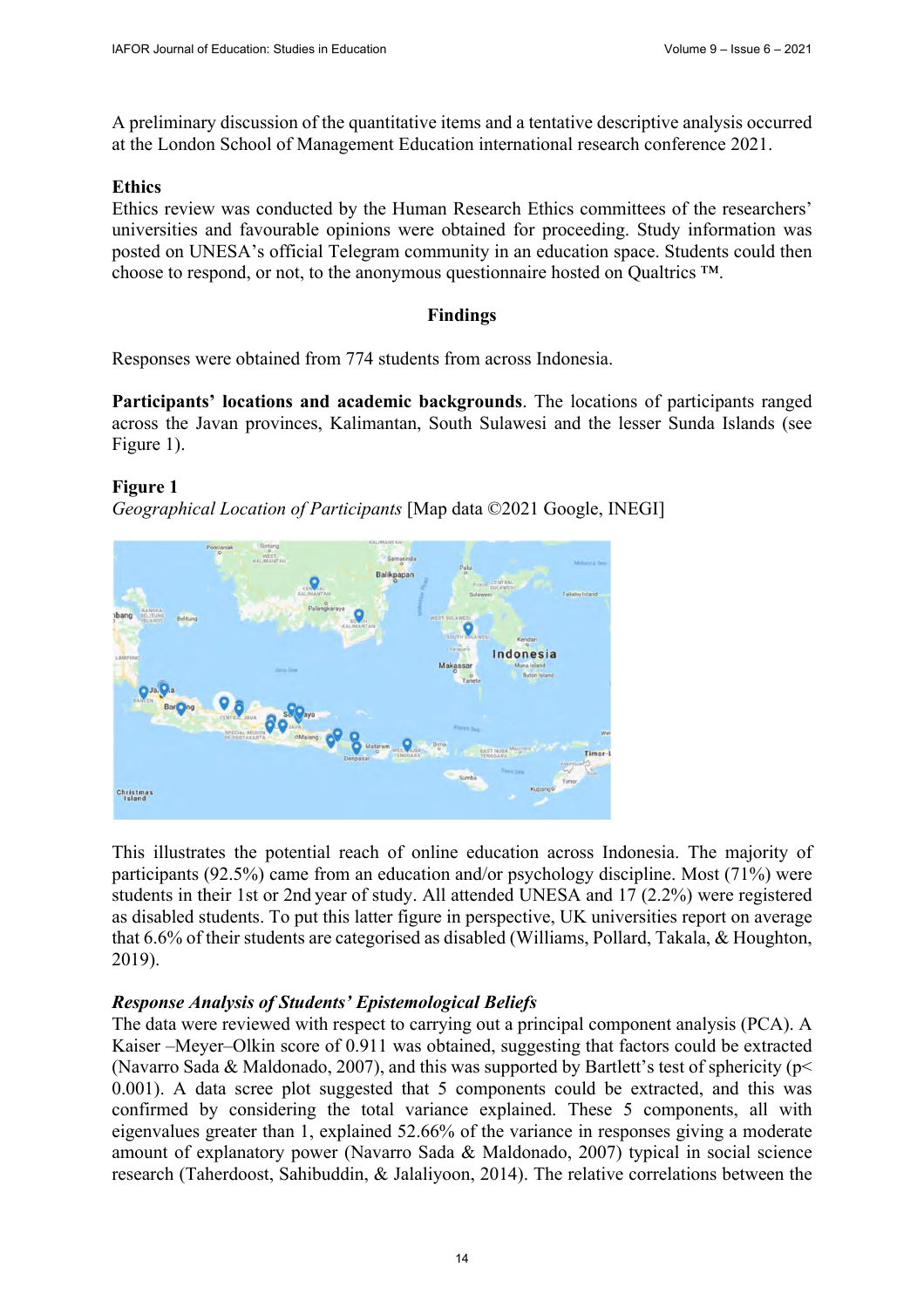potential components were examined to select the type of data rotation (Dean, 2009) and a direct Oblimin rotation was chosen, with a cut off at 0.35 (see Table 1).

# **Table 1**

*Pattern Matrix* 

|                                   | $\mathbf{1}$ | $\overline{2}$ | $\mathfrak{Z}$ | 4 | 5 |
|-----------------------------------|--------------|----------------|----------------|---|---|
| Helping students                  | .715         |                |                |   |   |
| to talk to one                    |              |                |                |   |   |
| another                           |              |                |                |   |   |
| productively is a                 |              |                |                |   |   |
| good way of                       |              |                |                |   |   |
| teaching.                         |              |                |                |   |   |
|                                   |              |                |                |   |   |
| Learning can be<br>defined as the | .703         |                |                |   |   |
|                                   |              |                |                |   |   |
| social production                 |              |                |                |   |   |
| of knowledge                      |              |                |                |   |   |
| Meaningful                        | .669         |                |                |   |   |
| learning occurs                   |              |                |                |   |   |
| when students                     |              |                |                |   |   |
| are engaged in                    |              |                |                |   |   |
| social activities                 |              |                |                |   |   |
| with society                      |              |                |                |   |   |
| Students learn                    | .634         |                |                |   |   |
| best through                      |              |                |                |   |   |
| collaborative                     |              |                |                |   |   |
| activities.                       |              |                |                |   |   |
| Teaching should                   | .532         |                |                |   |   |
| be built around                   |              |                |                |   |   |
| problems with                     |              |                |                |   |   |
|                                   |              |                |                |   |   |
| clear, correct                    |              |                |                |   |   |
| answers.                          |              |                |                |   |   |
| Effective/good                    | .449         |                |                |   |   |
| teachers                          |              |                |                |   |   |
| demonstrate the                   |              |                |                |   |   |
| correct way to                    |              |                |                |   |   |
| solve a problem                   |              |                |                |   |   |
| Students who                      |              | .771           |                |   |   |
| begin university                  |              |                |                |   |   |
| with "average"                    |              |                |                |   |   |
| ability remain                    |              |                |                |   |   |
| "average"                         |              |                |                |   |   |
| throughout their                  |              |                |                |   |   |
| studies                           |              |                |                |   |   |
| Students'                         |              | .725           |                |   |   |
| educational                       |              |                |                |   |   |
| potential is fixed                |              |                |                |   |   |
| at birth.                         |              |                |                |   |   |
|                                   |              |                |                |   |   |
| All students                      |              | .717           |                |   |   |
| should be taught                  |              |                |                |   |   |
| in homogenous                     |              |                |                |   |   |
| classes according                 |              |                |                |   |   |
| to their                          |              |                |                |   |   |
| intelligence.                     |              |                |                |   |   |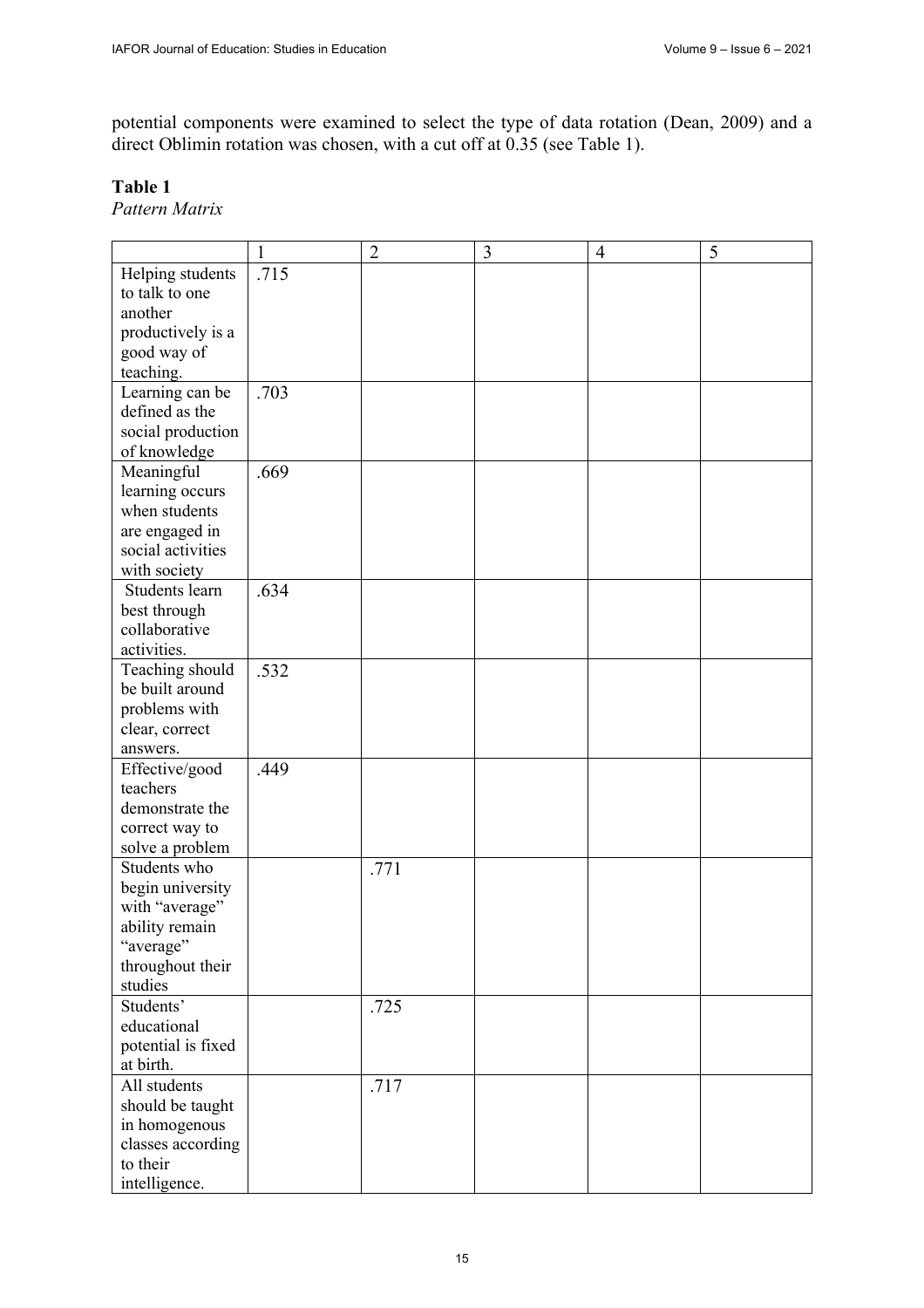| I believe there   | .602 |      |         |      |
|-------------------|------|------|---------|------|
| should be a       |      |      |         |      |
| single teaching   |      |      |         |      |
| method            |      |      |         |      |
| applicable to all |      |      |         |      |
| learning          |      |      |         |      |
| situations.       |      |      |         |      |
| Learning should   |      | .892 |         |      |
| involve fun       |      |      |         |      |
| To learn          |      | .873 |         |      |
| effectively       |      |      |         |      |
| students must be  |      |      |         |      |
| happy             |      |      |         |      |
| Students and      |      | .680 |         |      |
| teachers should   |      |      |         |      |
| participate in    |      |      |         |      |
| learning from     |      |      |         |      |
| diversity         |      |      |         |      |
| together          |      |      |         |      |
| Fun activities    |      | .735 |         |      |
| can get in the    |      |      |         |      |
| way of student    |      |      |         |      |
| learning          |      |      |         |      |
|                   |      |      |         |      |
| Fun is part of    |      | .438 | $-.409$ |      |
| curiosity and     |      |      |         |      |
| discovery         |      |      |         |      |
| Students learn    |      |      | $-.741$ |      |
| best by finding   |      |      |         |      |
| solutions to      |      |      |         |      |
| problems on       |      |      |         |      |
| their own.        |      |      |         |      |
| I do not enjoy    |      |      |         | .800 |
| studying online   |      |      |         |      |
| Students should   |      |      |         |      |
| be allowed to     |      |      | .688    |      |
| think of          |      |      |         |      |
|                   |      |      |         |      |
| solutions to      |      |      |         |      |
| practical         |      |      |         |      |
| problems          |      |      |         |      |
| themselves        |      |      |         |      |
| before the        |      |      |         |      |
| teacher shows     |      |      |         |      |
| them how they     |      |      |         |      |
| are solved.       |      |      |         |      |
|                   |      |      |         |      |
| The teacher's     |      |      |         |      |
| role is to        |      |      | .570    |      |
| facilitate        |      |      |         |      |
|                   |      |      |         |      |
| students' own     |      |      |         |      |
| inquiry.          |      |      |         |      |
| Thinking and      |      |      | $-.514$ | .354 |
| reasoning         |      |      |         |      |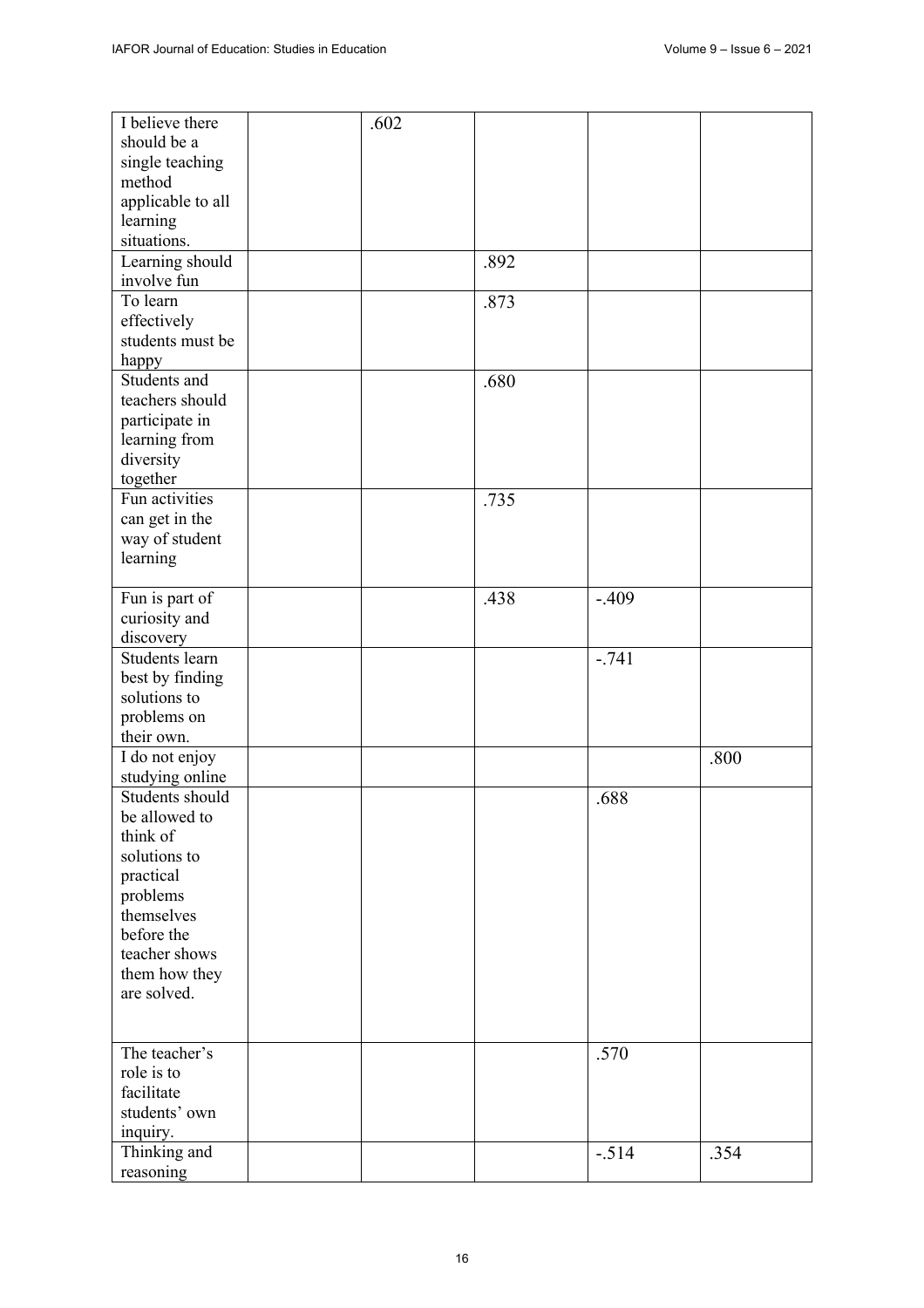| processes are<br>more important<br>than specific<br>curriculum<br>content.            |  |         |  |
|---------------------------------------------------------------------------------------|--|---------|--|
| Learning occurs<br>when students<br>reflect on their<br>action in a<br>diverse world  |  | $-.470$ |  |
| How much<br>students get from<br>their learning<br>depends mostly<br>on their effort. |  | $-.449$ |  |

Extraction method: Principal Component Analysis Rotation method: Oblimin with Kaiser normalisation

**Component 1.** *Social constructivist and traditional pedagogies together.* This component was formed from items related to social constructivist beliefs about teaching and learning. This view highlights the social production of knowledge, the importance of "talk", and collaborative learning. These associations have been identified in European research (Alexandra Okada & Sheehy, 2020b). However, in this Indonesian sample these beliefs are also associated with, and not clearly differentiated from, teacher-led demonstrations of how to solve problems, and the value of having problems with clear correct answers, which have been seen as representing traditional pedagogy (Organisation for Economic Co-operation and Development (OCED), 2013).

**Component 2.** *Streamed by fixed abilities.* This component contains beliefs that a person's abilities are innate and fixed, and that students should be taught in homogenous, that is, "streamed" groups always using a single teaching method.

**Component 3.** *Inclusive, collaborative fun for happy learners.* Here happiness and enjoyment are believed to be pre-requisite for effective learning. This occurs through the collaborative learning of teachers and students in the context of diversity, and should involve fun. However, this is tempered by a belief that not all fun activities can support learning.

**Component 4.** *Discovery is not fun, and reflection is unnecessary.* This component holds beliefs that seem opposed to constructivist teaching approaches, in which teachers facilitate students thinking about and solving problems. In line with this are beliefs that discovery learning is not fun (in contrast to Component 3) and sees the learner as relatively passive.

**Component 5.** *Online content delivery is not enjoyable teaching.* Two items are grouped here, a belief that thinking and reasoning are more important than specific content, and not enjoying studying online. The component title here is tentative, suggesting that this lack of enjoyment is associated with online teaching that prioritizes content delivery-and that this has been their experience. As Figure 3 illustrates 46% of the sampled students did not enjoy studying online.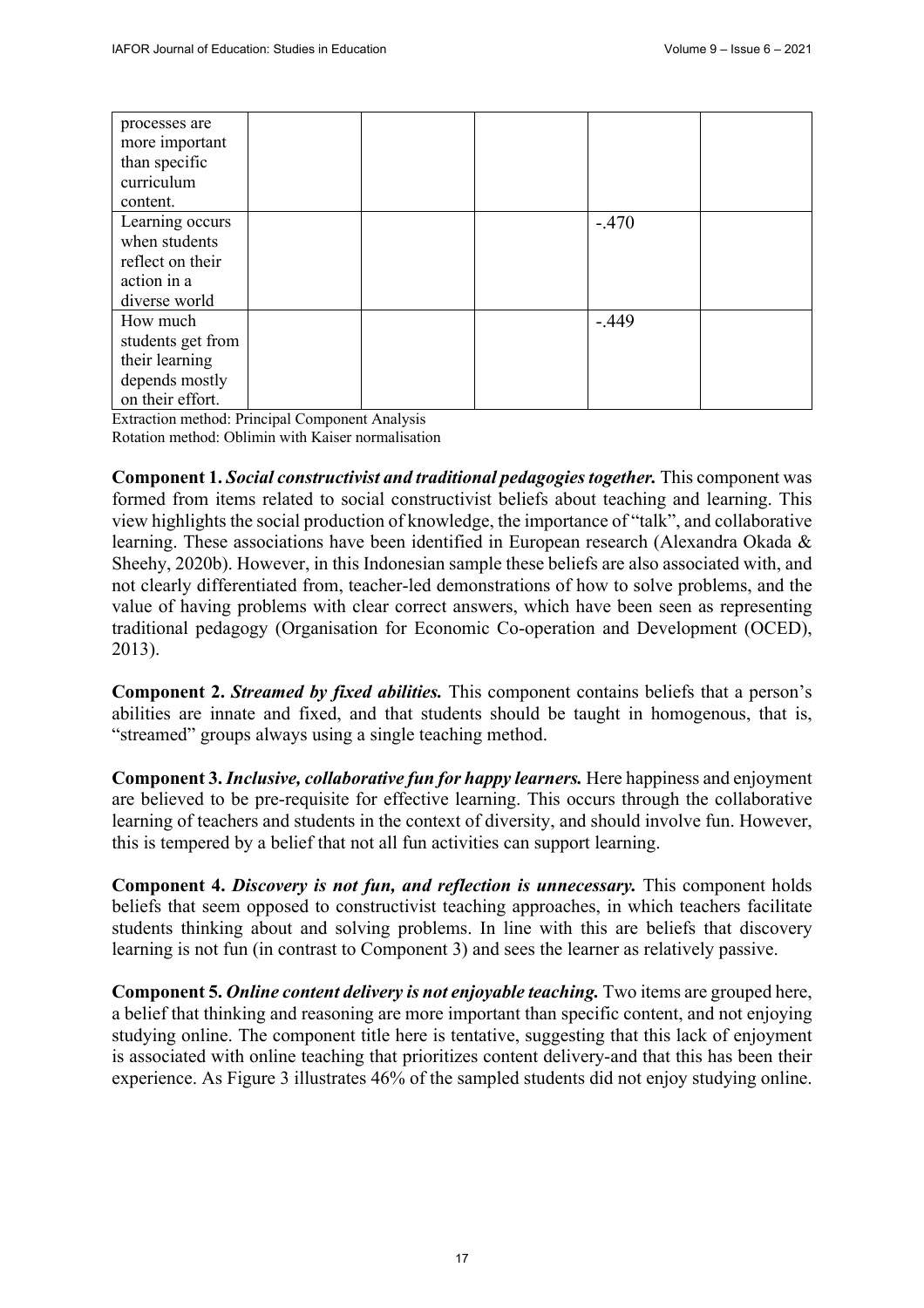# **Figure 2**





This lack of enjoyment was reflected across different subject disciplines and the disabled student's group.

The disabled students' responses to the "enjoyment" question differed significantly from their peers (independent samples Mann Whitney U,  $p \le 0.001$ ), with 14/17 (i.e. 82%) responding as not enjoying, and 3 neither agreeing or disagreeing. In this respect they were more "extreme" than their non-disabled peers.

# **Thematic Analysis of Students' Experiences of Studying Online**

Insights into students experience of studying online during the pandemic were suggested by their responses to the open question "Has the COVID-19 situation changed your feelings about online study?". Participants' responses were analysed thematically with coding being carried out by hand (i.e. no software package was used) derived from the steps proposed by Braun and Clarke (Braun & Clarke, 2006; Odendaal, Hattingh, & Eybers, 2019). The responses were interrogated repeatedly to code and construct themes (Langdridge, 2004). This allowed the identification of four themes that appeared as important in the data (Fereday & Muir-Cochrane, 2006). Each is described in turn and illustrated with exemplar comments.

# **Online Study** *becomes* **Boring and Students Become Demotivated**

Even students who initially enjoyed studying online could become bored. For example:

*I used to feel that studying online was fun. However, learning is getting more and more boring and unpleasant.* 

*Yes, because learning becomes* [our emphasis] *very boring.* 

Several factors contributed to this situation. These were barriers that impeded social interactions, reducing conversation with lecturers, and hindering social interactions with friends. Learning became less fun.

*Yes. Because online learning makes me feel bored and it is more difficult to discuss talking with and from the lecturer. It's more fun if learning to rub* [engage face to face] *with friends.*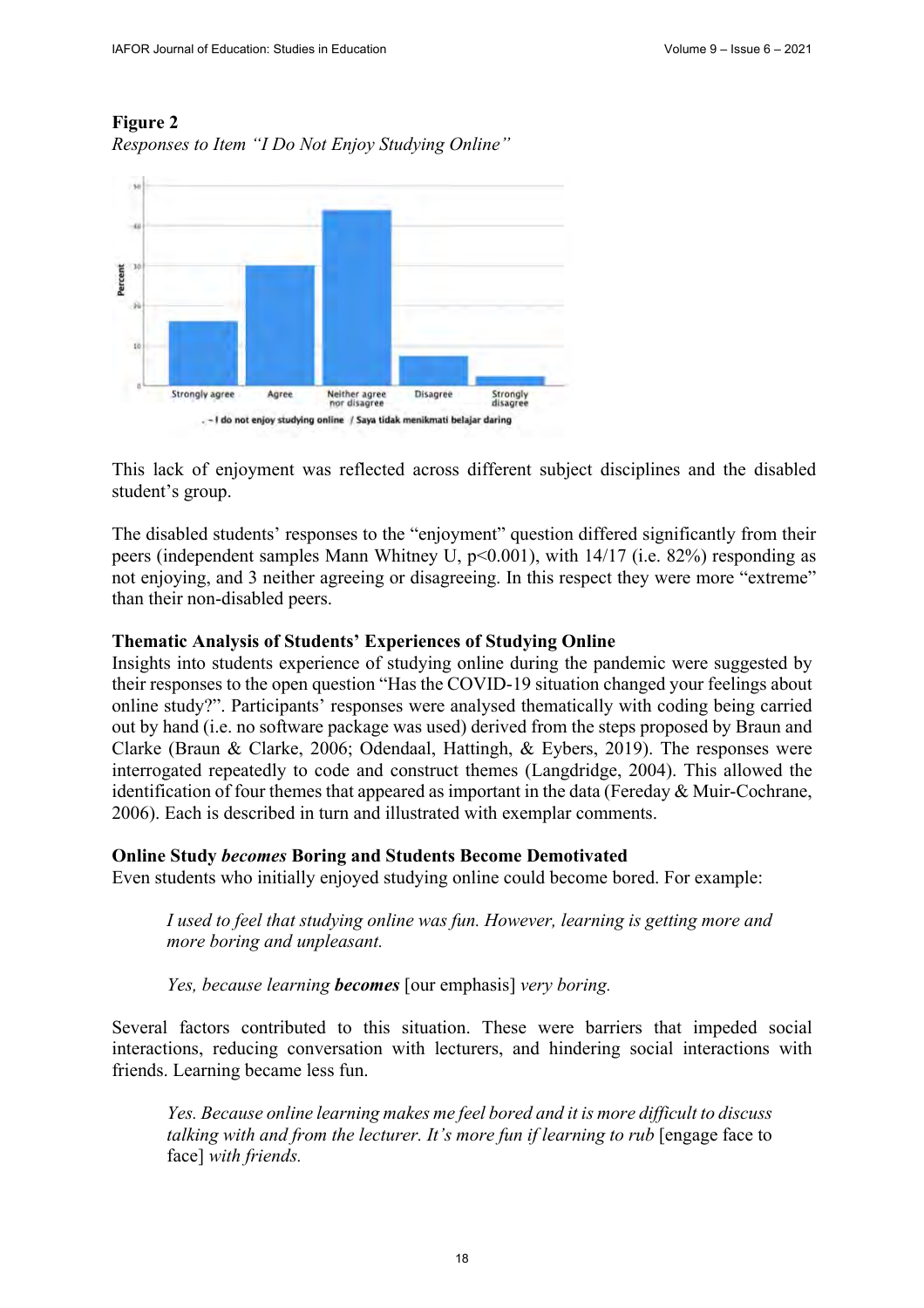This change of experience appeared to be associated with students becoming "lazy" that is, demotivated or tired, which was repeatedly mentioned. This could be seen partly because of the physical demands of increased screen-time.

*Changes have also occurred in my enthusiasm level, I used to be offline, I was very enthusiastic when meeting friends and lecturers to study but now sometimes I am lazy because I stare at my cellphone for a long time so it can cause sleepiness and hot eyes.* 

*The thing that makes me feel uncomfortable is when I have to stare at the screen of my cellphone / laptop for a long time, it makes my eyes dry and I get tired quickly.* 

Students who found themselves "not feeling like doing" and demotivated also cited the role of technological barriers, and the importance of accessing a stable network signal.

*Yes, from those who used to be accustomed to face-to-face learning, they now have to go online. where the main internet connection is most important for online learning.* 

*Yes, because sometimes feelings easily change* [from happy to demotivated] *when suddenly there is an internet network disruption.* 

There are also costs of associated with accessing information, which has changed some students study experiences.

*Initially I was excited about the online learning process because it can improve concentration, but it has become increasingly uncomfortable with online learning because it requires a lot of internet quota while finances have decreased since COVID-19.* 

*Learning online is wasteful in spending* [money] *to buy internet quotas.* 

The home situation itself [outside of cost and signal issues] could have a negative impact.

*There is also a feeling of boredom with the atmosphere of studying at home which causes you to feel unfocused during lectures.* 

*I lost enthusiasm and motivation to learn. Because the condition of the house is not supportive.* 

What this theme suggests is that the "move online" has had a significant impact on some students' study experience. The changes have resulted in many becoming bored and demotivated with their studies, a situation that is exacerbated by technology related barriers and home conditions. However, for a minority the changes were perceived positively.

#### **A Qualified Success for Some**

A few students explicitly reported that the move online had positive consequences for them. Some valued the flexibility that the new approach offered.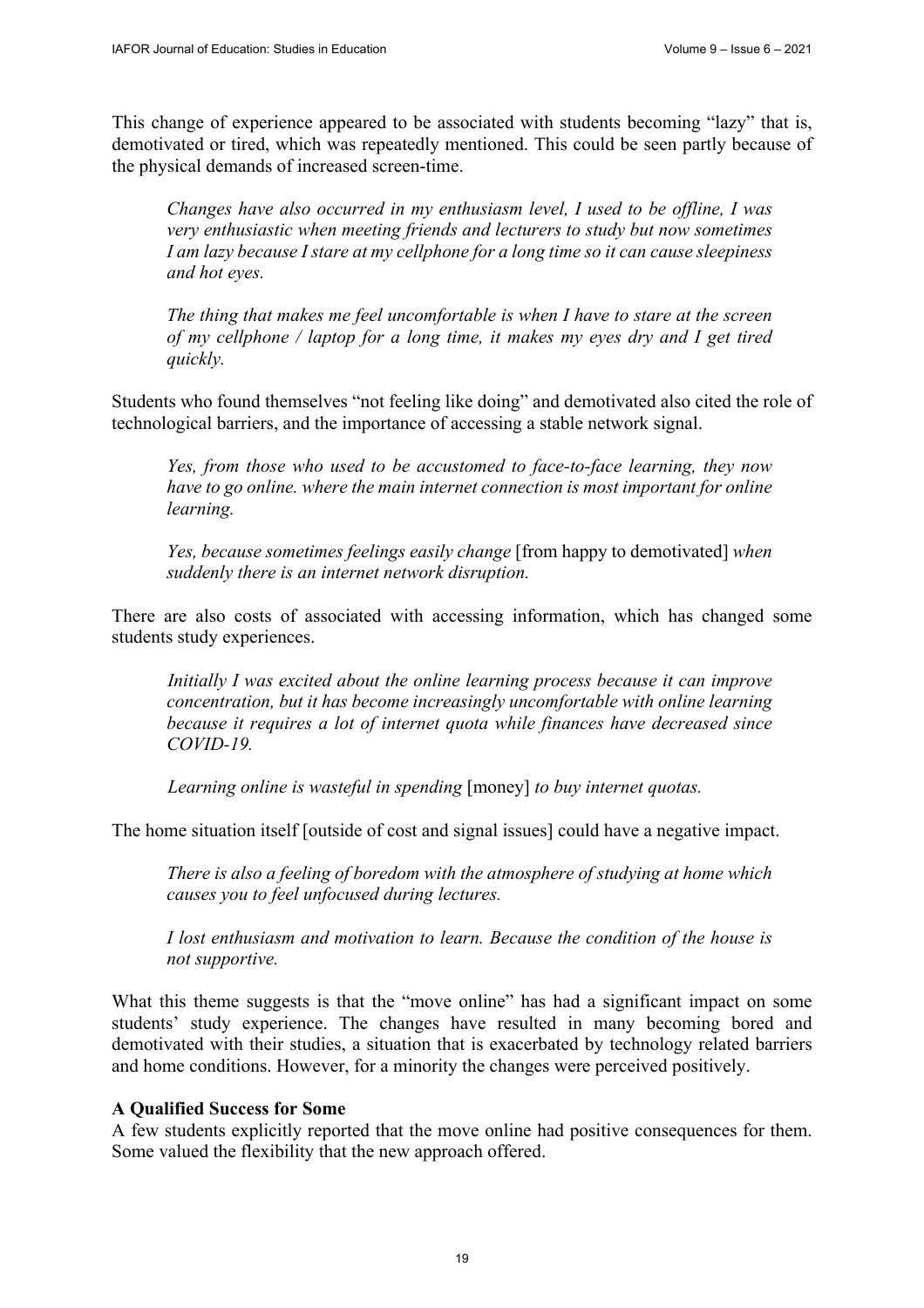*Online learning only started during COVID and I just enjoyed it because in some ways it became more flexible and less rigid.* 

*Yes, we can follow the learning flexibly* 

Others enjoyed being able to use technologies.

*Yes, because I don't think online learning is too boring and we take full advantage of technology.* 

The role of moving online in tackling the pandemic, and as part of supporting their community, was also mentioned.

*Yes, I feel more positive lately, I think it's because through this pandemic we have to be healthier, have more understanding of various things, respect each other and also take care of each other.* 

More typically however, these indications of positive consequences were qualified, and juxtaposed with the less positive factors.

*Yes. I like to be able to study at home close to my family, but on the one hand I am tired because I have to study extra in places where it is difficult.* 

### **A Decline in Mental Well-Being**

The third theme highlights the impact that the move online was having on mental well-being. This was sometimes linked to factors indicated in the previous themes but was pervasive enough in the coding to emerge as a distinct theme.

Many students had experienced increased stress levels.

*It's not just that online learning is not as effective as face-to-face learning … emotions tend to be unstable, increased stress levels, dizziness and tired eyes.* 

And feelings of anxiety:

*I became less confident and often felt [feel] anxious.* 

*Yes, anxiety increases because of the difficulties that exist.* 

*My feelings when studying online are sometimes anxious and angry when I can't join the zoom meeting because of the unsupportive signal.* 

The impact over time of these changes could be significant.

*Yes, studying online is quite physically and psychologically draining.* 

*Feel burnout at home, I can't manage my rest time.* 

This change could impact on students' general mood to differing degrees. For some this was a temporary dip.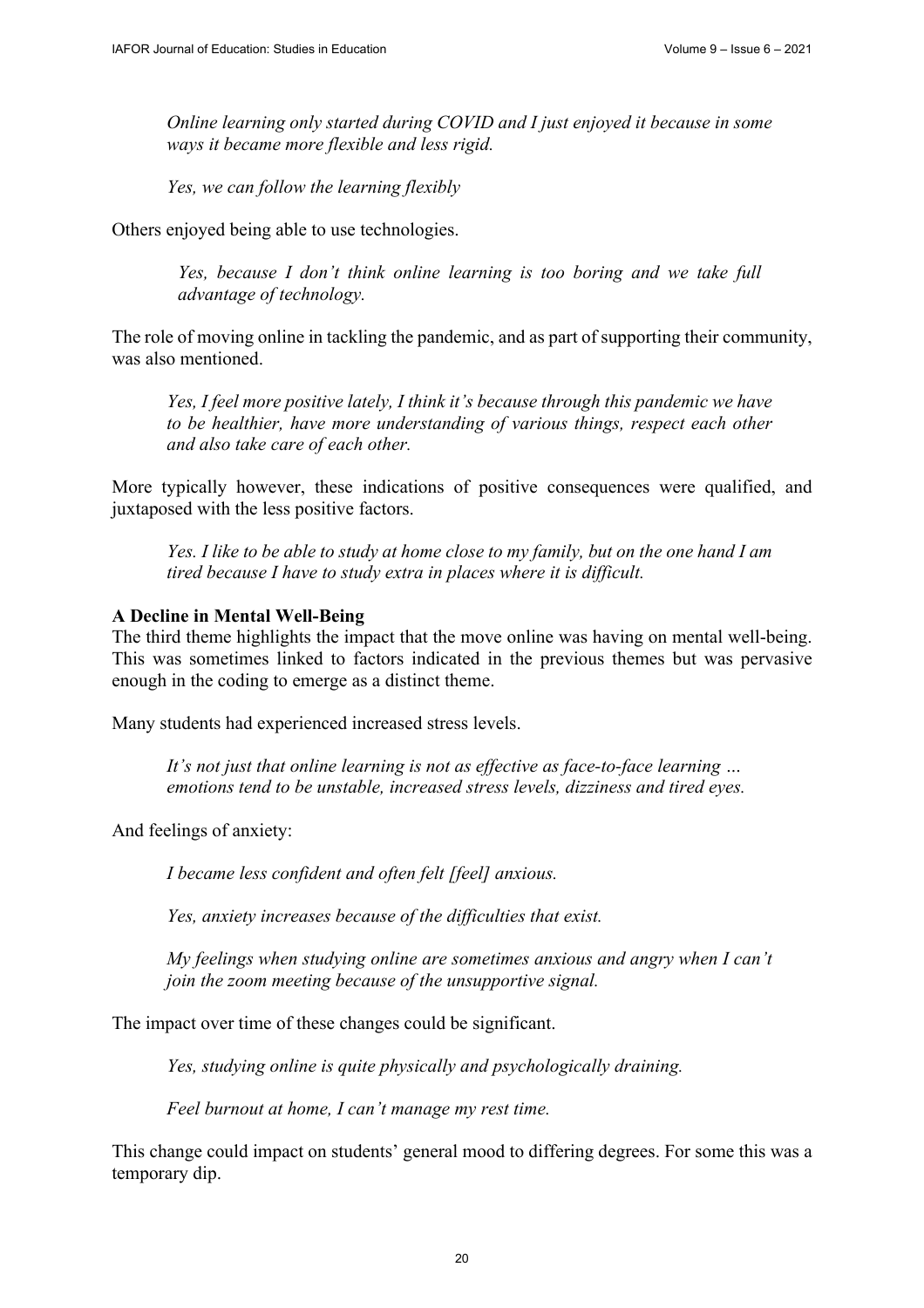*Yes, because studying online, sometimes there are network constraints that can cause a person's mood to go down.* 

In other cases, a low mood had become associated with studying.

*Studying online is boring so when studying I feel a little depressed and bored.* 

*There is a change in mood for studying.* 

There were also more profound changes.

"*It really changed me.* [our emphasis] *Even though the beginning of the pandemic, I really used it to read a lot and think about and find out things that had not previously been crossed. However, over time all of this actually made me depressed because I could not learn directly and rarely interacted with it, reducing my sensitivity and critical power.* 

*Absolutely because it makes me feel like uncomfortable, low esteem instead.* 

#### **A Less Social Pedagogy Isolates Students**

The move online had interfered with the social interactions that students valued within their teaching.

*… what has changed is the interaction with lecturers and friends, which is now very limited, in the past it was very easy to ask questions that [I] did not understand and look for sources of information in the library, but now it is difficult which changes the interaction between students and lecturers and between students to be changed and less optimal.* 

Students reported that they had valued previous face-to-face opportunities to discuss issues with lecturers and their peers. These had been replaced with a "new pedagogy", which delivers online lectures accompanied by increased assignments to be completed alone.

Lecturers rarely come down to explain the material and only give a lot of *assignments.* 

*Less efficient learning and more assignments than explanations from lecturers*.

In the new online context students felt less able to ask questions or contribute.

*Because I feel less confident in expressing my opinion and facing the camera.* 

*If there is a discussion forum we feel uncomfortable.* 

The "new pedagogy" required learners to be more independent but its lack of interaction created issues.

*Yes, because you are required to be more independent, and learning interactions that do not meet directly make you confused because there are many misunderstandings*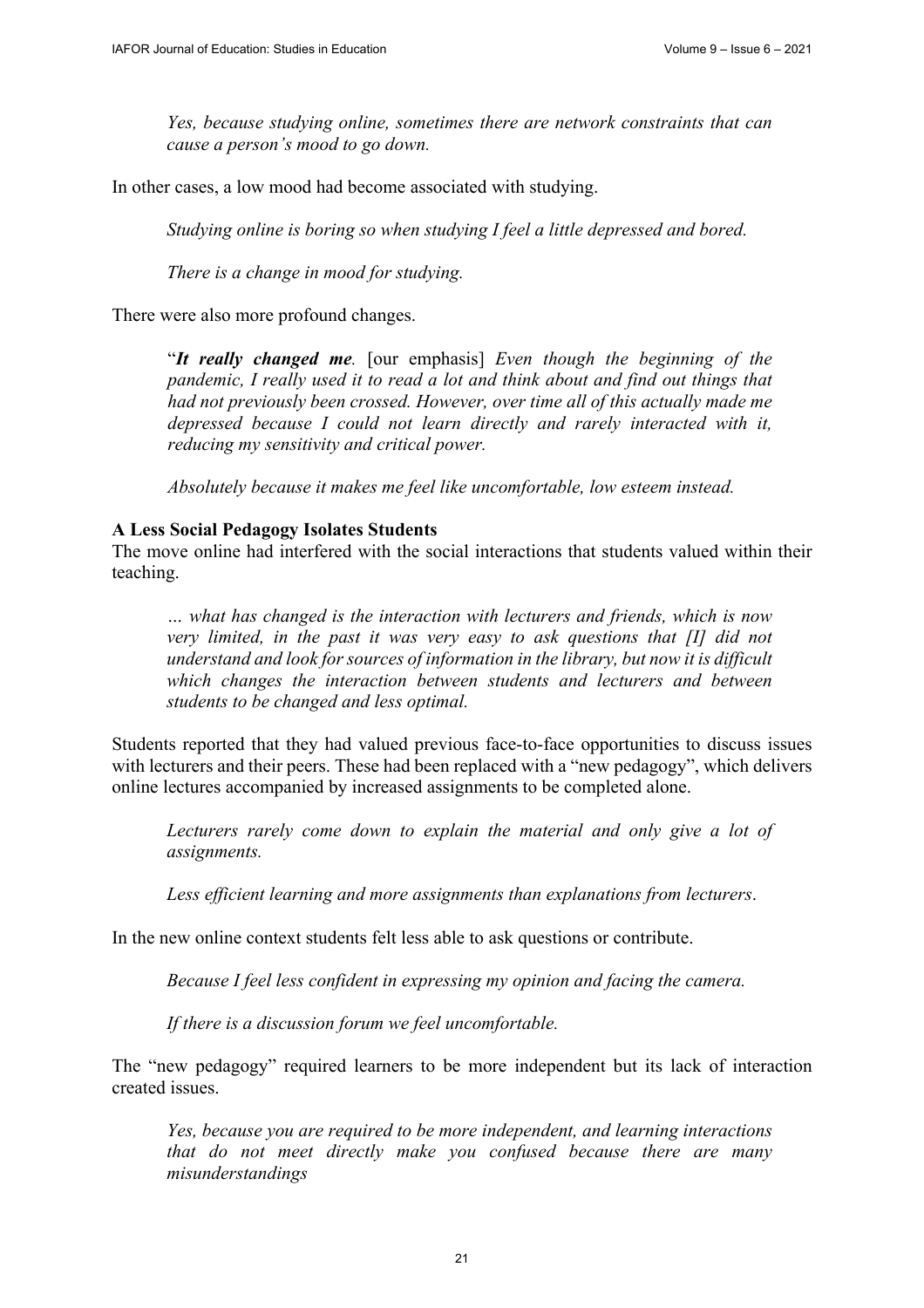*In short, what has changed is that we are required to understand various tasks and follow the demands of the task quickly.* 

*Alone and not sociable.* 

*I am confused about the many tasks, and I find it unpleasant to study alone.* 

In the online context teaching materials and presentations can lack transparency.

*The material explanation is not as clear as when lecturing offline.* 

Plus starting to enter the world of lectures, a new world that is of course a lot of *confusion and more and more confusion due to this online system.* 

There were also resource issues for students who had relied on physical resources (e.g. books, databases, teaching materials) and emotional reassurance and support through peer discussion. Whilst these issues might be predicted-for some the impact could be profound.

*It feels like you're struggling alone.* 

# **Discussion**

The findings of this research make an original contribution to the research literature concerning the epistemological beliefs of Higher Education students and their relationship to the notion of fun in learning. It is the first Indonesian study to explore this area. The qualitative analysis offers original insights into the effects that the "move online" has had on the study experiences of Indonesian students, and how this has impacted on their well-being. Considering the qualitative and quantitative analyses together allows insights to be developed about the relationship between students' epistemological beliefs and the impact of the "new pedagogy". Consequently, this is the first study to show that epistemological beliefs are an important factor in how students respond to and are affected by the move online necessitated by the global pandemic.

The importance given to collaborative social interactions in learning is evident in the open comments' analysis. This is also seen in Component 1 and 3. Component 1 shows that student's see learning occurring both through social constructivist and via traditional teacher-led approaches. The distinctions between social constructivist and traditional beliefs found in Western Europe research (Allodi & Carstens, 2013) are not found here. This complements a lack of a dichotomous differentiation identified in previous research in some Asian countries (OECD, 2009; Sheehy, Budiyanto, Kaye, & Rofiah, 2017).

Collaboration is seen as important in learning (Components 1 and 3) and Component 3 indicates that fun, within the context of collaboration is believed to be a prerequisite for effective learning. Research into the nature of fun in online learning is nascent, however the findings here suggest that this component is describing "Collaborative fun" (Okada & Sheehy, 2020). A major impact of the move online on students has been on their opportunities for collaborative learning. In this way a particular type of fun has been removed from their learning experiences.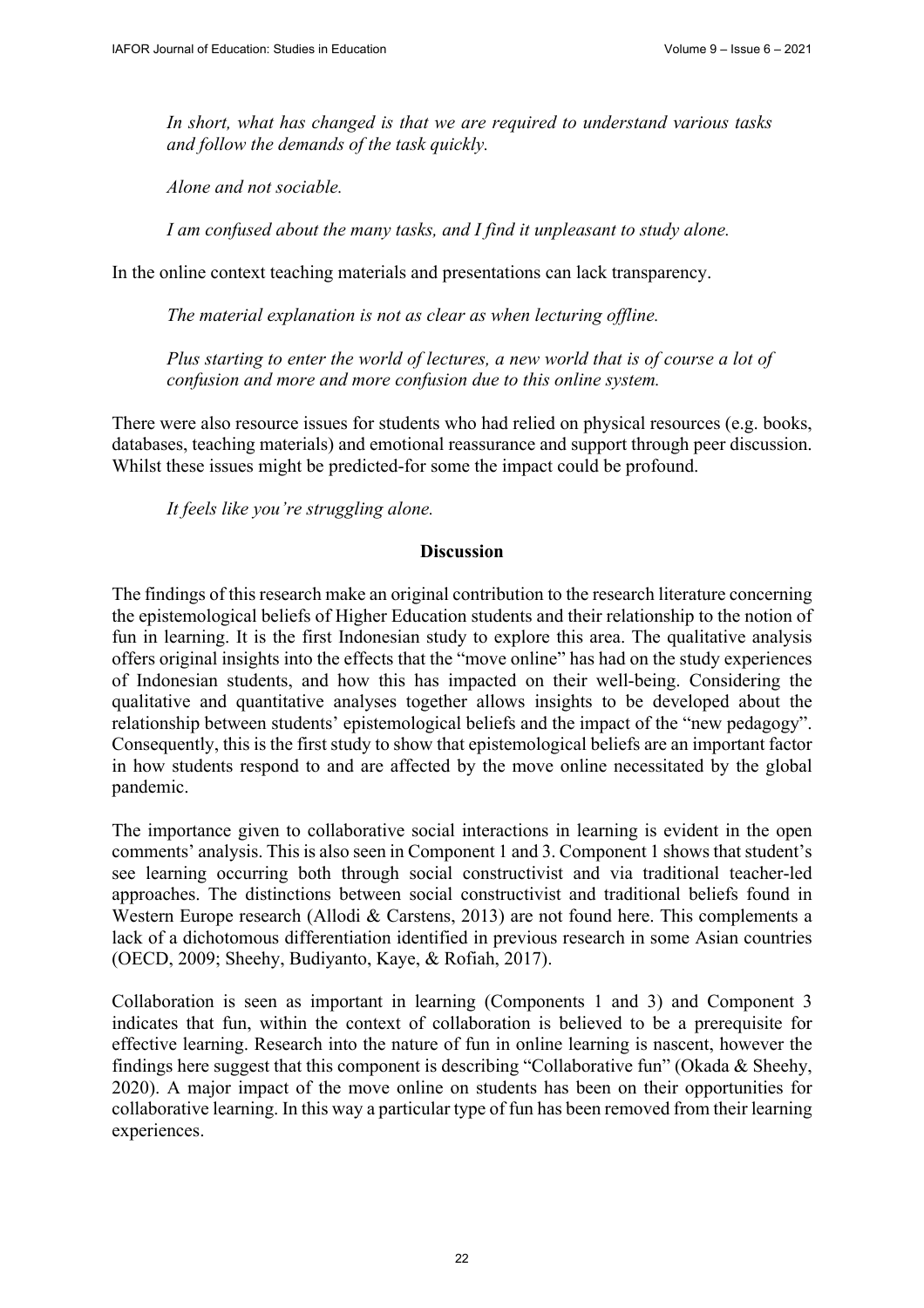Component 5 indicates the association between beliefs that thinking and reasoning are more important in learning than specific content and a lack of enjoyment of online study. That so many students (46%) do no enjoy online study [and 45% neither agreed or disagreed] suggests that the "new pedagogy" is that of content delivery. This is confirmed in the qualitative themes in which the model of online learning is perceived as transmission of information accompanied by an increased number of individual assignments. The concept of epistemic match (O'Siochru & Norton, 2014) is helpful in understanding this situation. This refers to the match between a student's epistemological beliefs and the beliefs that, perhaps implicitly, underpin the pedagogy of their teachers. A student whose beliefs are a close match with those of the pedagogy will be better able to locate the knowledge they need. (O'Siochru & Norton, 2014). In the current research a lack of epistemic match is evidence for some students. This lack of epistemic match, occurring in the context of the other factors identified in the thematic analysis, contributes to student's lack of satisfaction.

Previous research has suggested that a lack of epistemic match will have a negative impact on students' academic outcomes (Dai & Cromley, 2014; O'Siochru & Norton, 2014). Our research offers a different perspective in the context of online learning. For students who value social interaction as an essential part of their learning, the impact of the epistemic mismatch appears to have had a profound effect on their personal well-being. Students can feel that they are "struggling alone" and over time this can have a negative effect. A caveat to this argument is that the students were studying within a pandemic in which many aspects of their lives will have been negatively impacted. With this caveat acknowledged, it seems reasonable to conclude that for many there were well-being consequences of a pedagogy without collaborative fun.

## **Recommendations**

This research reveals how Indonesian students' epistemological beliefs relate to notions of fun in learning, in particular the association between collaborative learning and fun. For many, collaborative fun is seen as essential for learning and their engagement is reduced when this does not exist. This is an issue of "epistemic match" (O'Siochru & Norton, 2014) and to address this educators should directly analyse the pedagogic epistemologies that are being enacted within their online teaching contexts. The findings also inform future comparative research. It has been suggested that there are different conceptualisations of happiness and fun in different cultures (Jaafar et al., 2012) and these findings suggests that in Indonesia learning is not seen as separate from social emotional networks but is part of it (Budiyanto, Sheehy, Kaye, & Rofiah, 2017; Wulandari & de Jager, 2018). This emotional enmeshment of learning and fun arises within social collaboration and so would appear difficult to create with an online transmission pedagogy. The "move online" is likely to continue post-pandemic (Lemoine, Waller, McCormack, Garretson, & ..., 2021). Therefore, eliciting and understanding these factors, which our research shows impact on students learning and well-being during online study, will remain a key issue for educators. Consequently, students' epistemological beliefs and notions of fun should be part of this area of future research.

### **Conclusion**

The research highlights students' epistemological beliefs as an important factor in their engagement with online study. It offers original insights that show that there is a relationship between the nature of these epistemological beliefs and students' beliefs about the relationship between fun and learning. These students had begun their online studies as a consequence of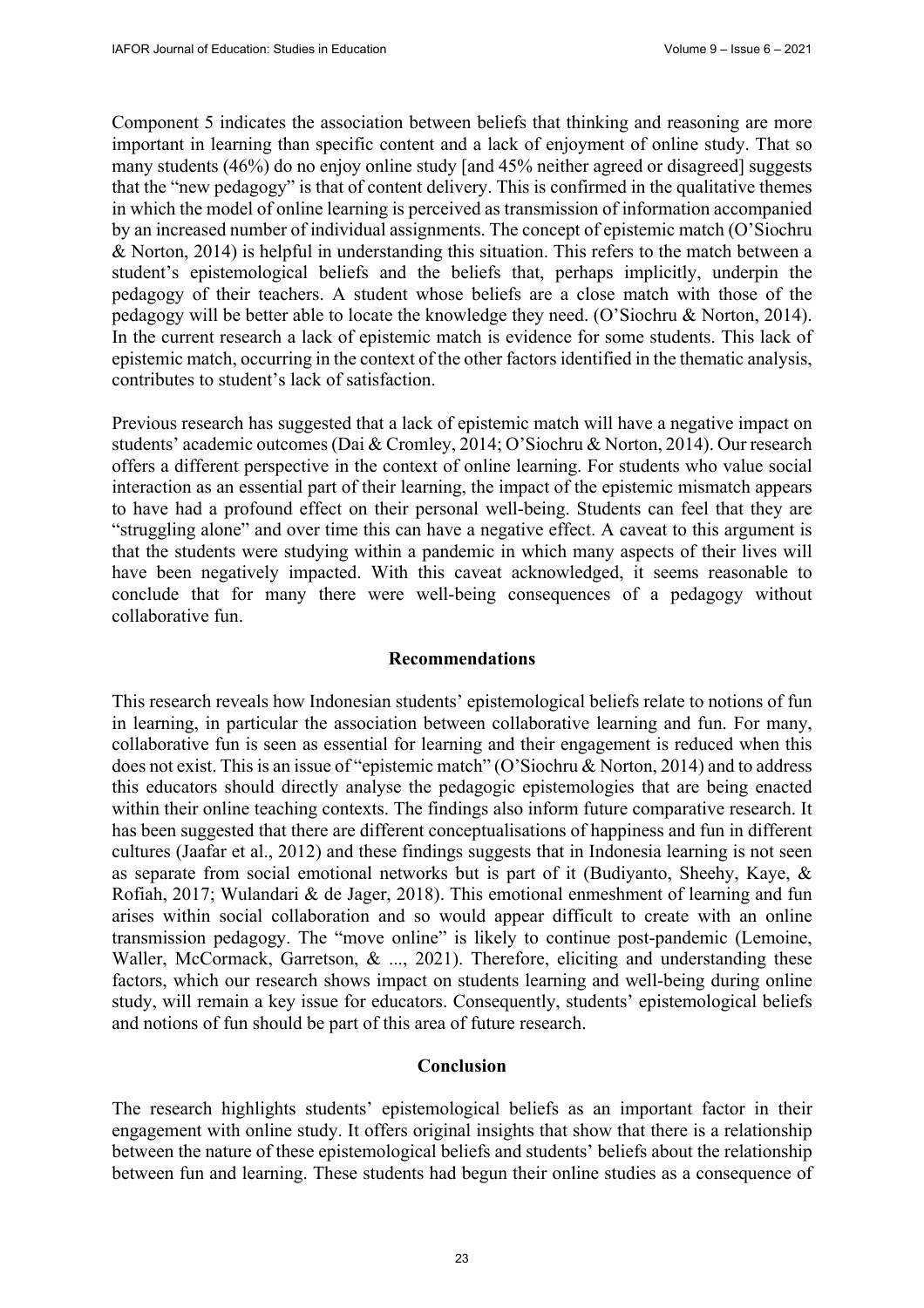the COVID-19 pandemic. Many reported a dissatisfaction with their study experience and also decline in their well-being. In exploring this situation, this research suggests that the epistemic match between students and the online pedagogy is an important factor in this situation, which has been previously overlooked.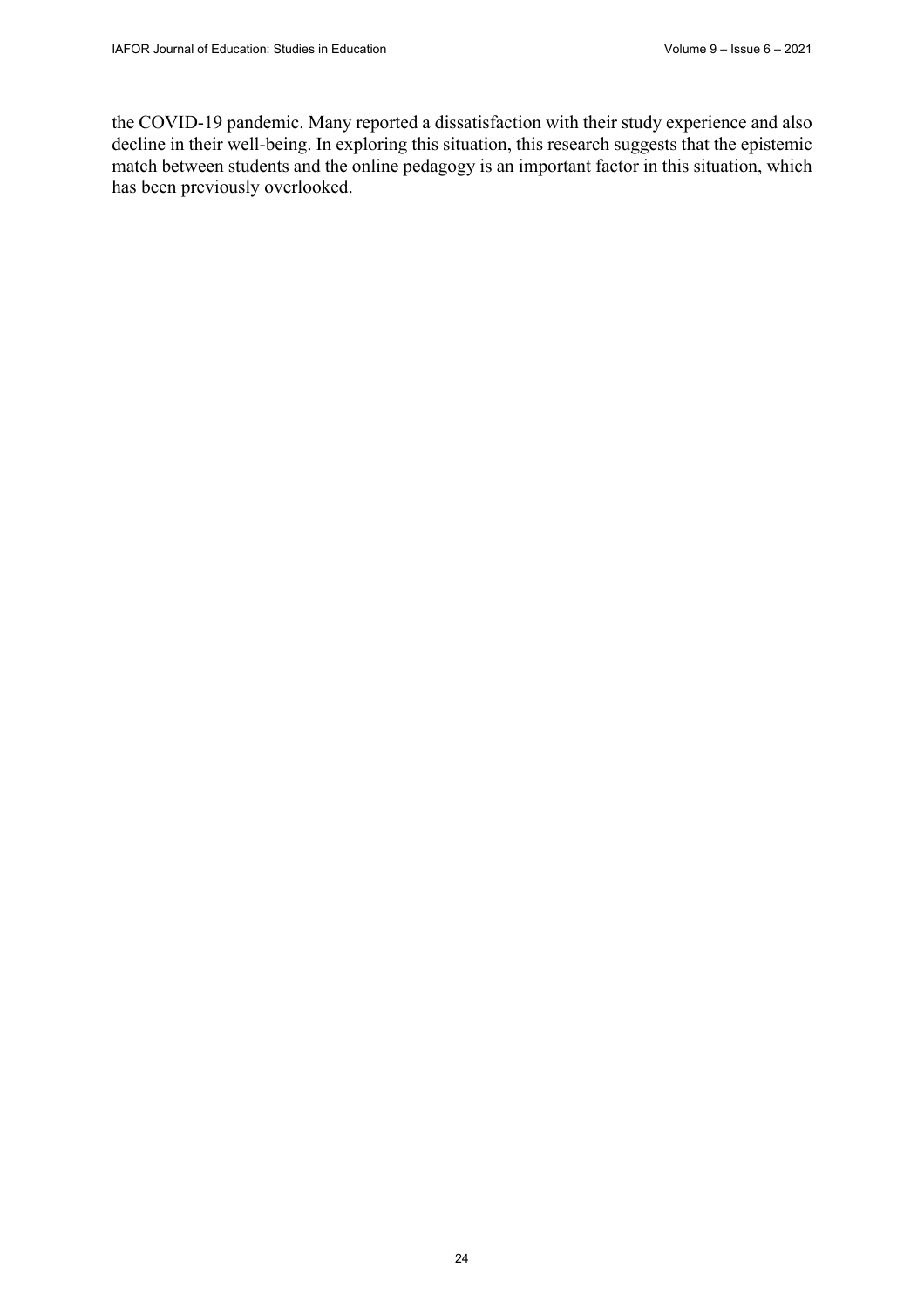# **References**

- Aditomo, A. (2018). Epistemic beliefs and academic performance across soft and hard disciplines in the first year of college. *Journal of Further and Higher Education*, *42*(4), 482–496. <https://doi.org/10.1080/0309877X.2017.1281892>
- Allodi, M. W., & Carstens, R. (2013). Organisation for Economic Co-operation and Development ( OECD ) Teaching and Learning International Survey TALIS 2013 Conceptual Framework, 1–60.
- Aydin, S., Öztürk, A., Büyükköse, G. T., Er, F., & Sönmez, H. (2019). An Investigation of drop-out in open and distance education. *Educational Sciences: Theory & Practice*, *19*(2), 40–57. <https://doi.org/10.12738/estp.2019.2.003>
- Bond, M., Buntins, K., Bedenlier, S., Zawacki-Richter, O., & Kerres, M. (2020). Mapping research in student engagement and educational technology in higher education: a systematic evidence map. *International Journal of Educational Technology in Higher Education*, *17*(1).<https://doi.org/10.1186/s41239-019-0176-8>
- Braun, V., & Clarke, V. (2006). Using thematic analysis in psychology. *Qualitative Research in Psychology*, *3*(2), 77–101. Retrieved from <http://www.tandfonline.com/doi/abs/10.1191/1478088706qp063oa>
- Budiyanto, Sheehy, K., Kaye, H., & Rofiah, K. (2017). Developing signalong Indonesia: Issues of happiness and pedagogy, training and stigmatisation. *International Journal of Inclusive Education*. <https://doi.org/10.1080/13603116.2017.1390000>
- Çevik, Y. D. (2015). Predicting college students' online information searching strategies based on epistemological, motivational, decision-related, and demographic variables. *Computers and Education*, *90*, 54–63. <https://doi.org/10.1016/j.compedu.2015.09.002>
- Churiyah, M., Sholikhan, S., Filianti, F., & Sakdiyyah, D. A. (2020). Indonesia education readiness conducting distance learning in Covid-19 pandemic situation. *International Journal of Multicultural and Multireligious Understanding*, *7*(6), 491. <https://doi.org/10.18415/ijmmu.v7i6.1833>
- Dai, T., & Cromley, J. G. (2014). The match matters: Examining student epistemic preferences in relation to epistemic beliefs about chemistry. *Contemporary Educational Psychology*, *39*(3), 262–274. <https://doi.org/10.1016/j.cedpsych.2014.06.002>
- Dean, J. (2009). Choosing the Right Type of Rotation in PCA and EFA. *Shiken: JALT Testing & Evaluation SIG Newsletter*, *13*(November), 20–25.
- Direktorat Pembinaan Sekolloah. (2008). *Profil Pendidikan Inklusif di Indonesia | Inclusive Education Profile in Indonesia 1*.
- Dzulfikar, L. T. (2019). The long road for disability-inclusive education in Indonesia's [universities. Retrieved January 2, 2021, from https://theconversation.com/the-long](https://theconversation.com/the-long-road-for-disability-inclusive-education-in-indonesias-universities-128224)road[-for-disability-inclusive-education-in-indonesias-universities-128224](https://theconversation.com/the-long-road-for-disability-inclusive-education-in-indonesias-universities-128224)
- Febrilia, I., & Warokka, A. (2011). The effects of positive and negative mood on university students' learning and academic performance: Evidence from Indonesia. *The 3rd International Conference on Humanities and Social Sciences: - Factors Affecting English Language Teaching and Learning*, 1–12.
- Fereday, J., & Muir-Cochrane, E. (2006). Demonstrating rigor using thematic analysis : A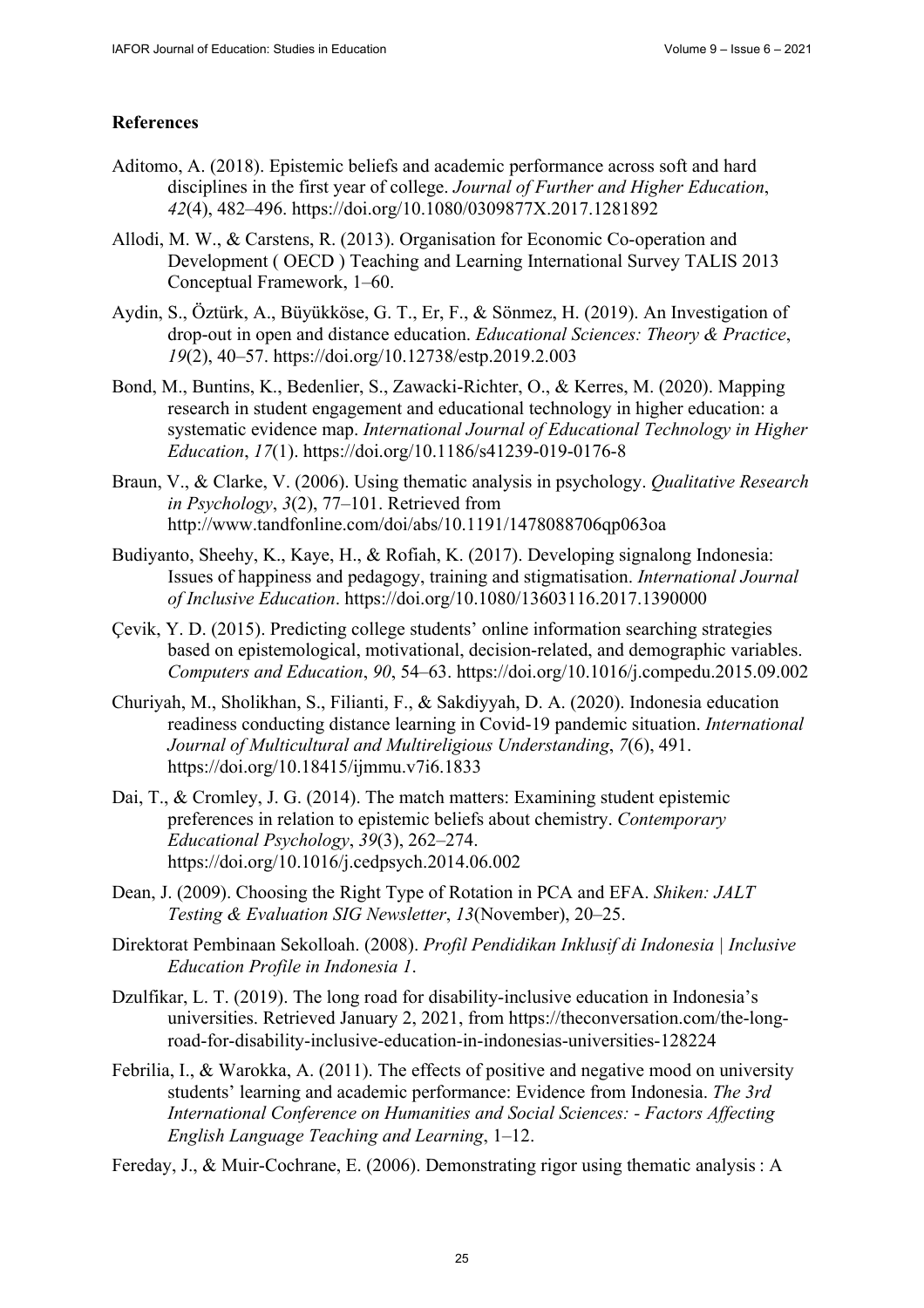hybrid approach of inductive and deductive coding and theme development. *International Journal of Qualitative Methods*, *5*(March), 80–92. <https://doi.org/10.1063/1.2011295>

- Groccia, J. E. (2018). What is student engagement? *New Directions for Teaching and Learning*, *2018*(154), 11–20. <https://doi.org/10.1002/tl.20287>
- Hao, Q., Barnes, B., Branch, R. M., & Wright, E. (2017). Predicting computer science students' online help-seeking tendencies. *Knowledge Management and E-Learning*, *9*(1), 19–32.
- Harun, H., Wardhaningtyas, S., Khan, H. Z., An, Y., & Masdar, R. (2020). Understanding the institutional challenges and impacts of higher education reforms in Indonesia. *Public Money and Management*.<https://doi.org/10.1080/09540962.2019.1627063>
- Havergal, C. (2020, November 20). English universities told to move teaching online by 9 December. *THES*. Retrieved from [https://www.timeshighereducation.com/news/english-universities-told-move](https://www.timeshighereducation.com/news/english-universities-told-move-teaching-online-9-december)teaching-[online-9-december](https://www.timeshighereducation.com/news/english-universities-told-move-teaching-online-9-december)
- Hidayati, D., & Saputra, W. A. (2020). Implementation of online learning during the covid-19 epidemic in Indonesia: Assessment of higher education students' use and implementation of online learning technology. *Universal Journal of Educational Research*, *8*(10), 4514–4519. <https://doi.org/10.13189/ujer.2020.081019>
- Jaafar, J. L., Idris, M. A., Ismuni, J., Fei, Y., Jaafar, S., Ahmad, Z., … Sugandi, Y. S. (2012). The sources of happiness to the Malaysians and Indonesians: Data from a smaller nation. *Procedia - Social and Behavioral Sciences*, *65*(2012), 549–556. <https://doi.org/10.1016/j.sbspro.2012.11.164>
- Kristanto, A., Mustaji, M., & Mariono, A. (2017). The development of instructional materials e-learning based on blended learning. *International Education Studies*, *10*(7), 10. <https://doi.org/10.5539/ies.v10n7p10>
- Lee, J., Zhang, Z., Song, H., & Huang, X. (2013). Effects of epistemological and pedagogical beliefs on the instructional practices of teachers: A Chinese perspective. *Australian Journal of Teacher Education*, *38*(12), 119–146. Retrieved from <http://ro.ecu.edu.au/ajte/vol38/iss12/8/>
- Lemoine, P. A., Waller, R. E., McCormack, T. J., Garretson, C. J., & ... (2021). DISRUPTION IN GLOBAL HIGHER EDUCATION: ONLINE LEARNING AS A RESPONSE TO COVID-19. *Ijehss.Com*. Retrieved from <http://ijehss.com/>
- Markic, S., & Eilks, I. (2013). Potential changes in prospective chemistry teachers' beliefs about teaching and learning-a cross-level study. *International Journal of Science and Mathematics Education*, *11*(4), 979–998.<https://doi.org/10.1007/s10763-013-9417-9>
- Martin, F., & Bolliger, D. U. (2018). Engagement matters: Student perceptions on the importance of engagement strategies in the online learning environment. *Online Learning Journal*, *22*(1), 205–222.<https://doi.org/10.24059/olj.v22i1.1092>
- Meneses, J., & Marlon, X. (2020). *Dropout in online higher education. A scoping review from 2014 to 2018*. *Universitat Oberta de Catalunya (UOC)*. <https://doi.org/10.7238/uoc.dropout.factors.2020>

Mishra, L., Gupta, T., & Shree, A. (2020). Online teaching-learning in higher education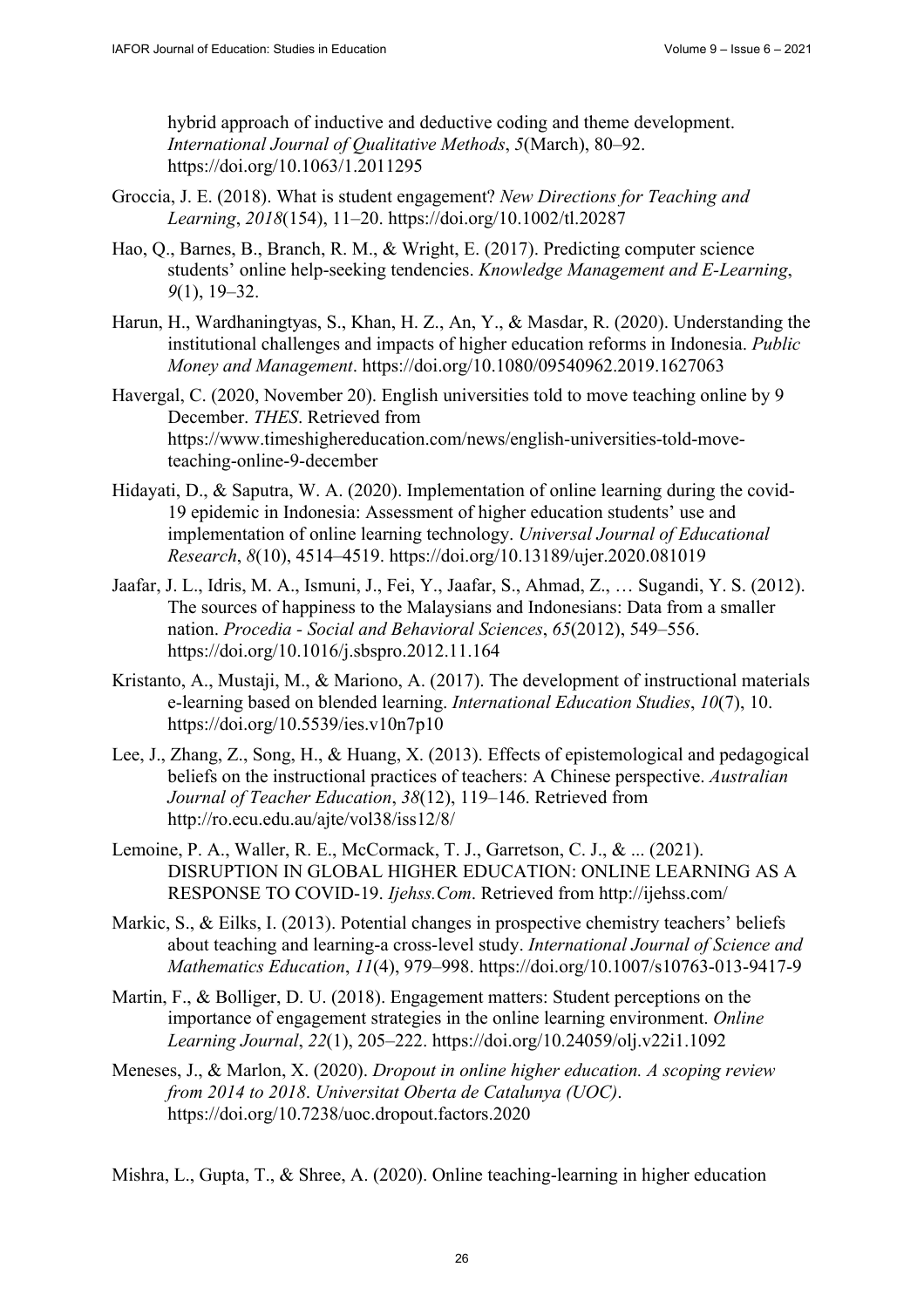during lockdown period of COVID-19 pandemic. *International Journal of Educational Research Open*, *1*(September), 100012. <https://doi.org/10.1016/j.ijedro.2020.100012>

- Navarro Sada, A., & Maldonado, A. (2007). Research Methods in Education. Sixth Edition by Louis Cohen, Lawrence Manion and Keith Morrison. *British Journal of Educational Studies*, *55*(4), 469–470. [https://doi.org/10.1111/j.1467-](https://doi.org/10.1111/j.1467-8527.2007.00388_4.x) [8527.2007.00388\\_4.x](https://doi.org/10.1111/j.1467-8527.2007.00388_4.x)
- Nugroho, A. D. (2020). How e-learning deals with higher education during the pandemic in Indonesia. *Loquen: English Studies Journal*, *13*(2), 51. <https://doi.org/10.32678/loquen.v13i2.3555>
- O'Siochru, C., & Norton, L. (2014). Epistemic match: a pedagogical concept for understanding how students fit into the chosen subject. *Innovations in Education and Teaching International*, *51*(2), 195–206. <https://doi.org/10.1080/14703297.2013.774138>
- Odendaal, R., Hattingh, M., & Eybers, S. (2019). The good, the bad and the ugly of the dark web: Perceptions of South African students and parents. *ACM International Conference Proceeding Series*. <https://doi.org/10.1145/3351108.3351117>
- OECD. (2009). *Creating Effective Teaching and Learning Environments. First results from TALIS. First resualts from Talis* (Vol. 223). <https://doi.org/10.1038/223950a0>
- Okada, A., & Sheehy, K. (2020). Factors and recommendations to support students' enjoyment of online Learning With Fun : A mixed method study during COVID-19. *Fronitiers*, *5*(December). <https://doi.org/10.3389/feduc.2020.584351>
- Okada, Alexandra, & Sheehy, K. (2020a). Factors and recommendations to support students' enjoyment of online learning with fun: A mixed method study during COVID-19. *Frontiers in Education*, *5*(December).<https://doi.org/10.3389/feduc.2020.584351>
- Okada, Alexandra, & Sheehy, K. (2020b). The value of fun in online learning: a study supported by responsible research and innovation and open data. *Revista E-Curriculum*, *18(2)*, 319–343. Retrieved from [http://dx.doi.org/10.23925/1809-](http://dx.doi.org/10.23925/1809-3876.2020v18i2p590-613%0A) [3876.2020v18i2p590-613%0A](http://dx.doi.org/10.23925/1809-3876.2020v18i2p590-613%0A)
- Organisation for Economic Co-operation and Development (OCED). (2013). *Organisation for Economic Co-operation and Development ( OECD ) Teaching and Learning International Survey TALIS 2013 Conceptual Framework*. Retrieved from <http://www.oecd.org/edu/school/talis-2013-results.htm>
- Otting, H., Zwaal, W., Tempelaar, D., & Gijselaers, W. (2010). The structural relationship between students' epistemological beliefs and conceptions of teaching and learning. *Studies in Higher Education*, *35*(7), 741–760. <https://doi.org/10.1080/03075070903383203>
- Rahmiati, I. I. (2019). EFL Students' Online learning: Epistemic beliefs determine learning strategies. *Education of English as a Foreign Language*, *2*(2), 88–98. <https://doi.org/10.21776/ub.educafl.2019.002.02.05>
- Reeve, J., Cheon, S. H., & Jang, H. (2020). How and why students make academic progress: Reconceptualizing the student engagement construct to increase its explanatory power. *Contemporary Educational Psychology*, *62*(July), 101899. <https://doi.org/10.1016/j.cedpsych.2020.101899>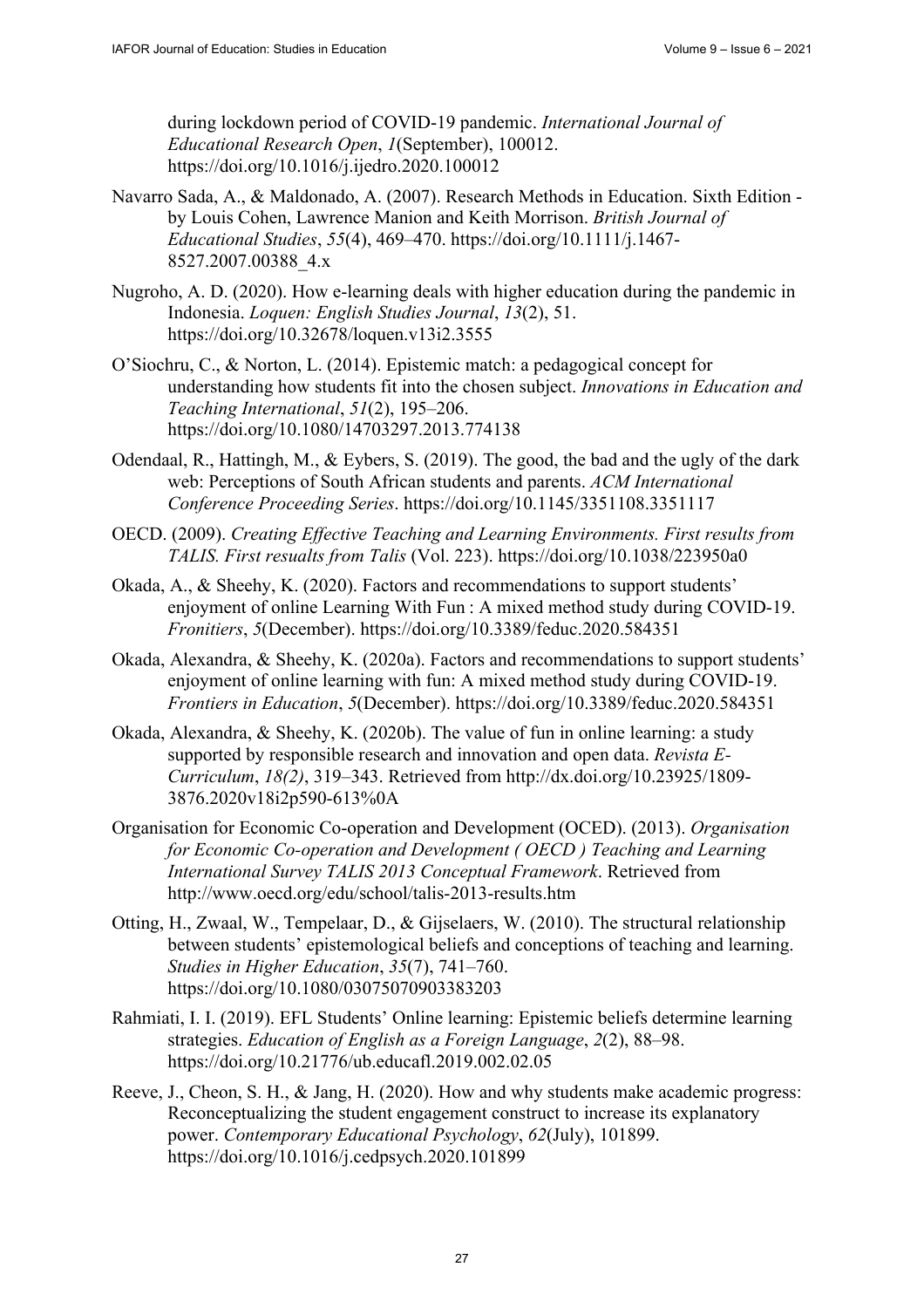- Richardson, J. T. E. (2013a). Epistemological development in higher education. *Educational Research Review*, *9*, 191–206.<https://doi.org/10.1016/j.edurev.2012.10.001>
- Richardson, J. T. E. (2013b). Epistemological development in higher education. *Educational Research Review*, *9*, 191–206.<https://doi.org/10.1016/j.edurev.2012.10.001>
- Rodriguez, L., & Cano, F. (2007). The learning approaches and epistemological beliefs of university students: A cross-sectional and longitudinal study. *Studies in Higher Education*, *32*(5), 647–667.<https://doi.org/10.1080/03075070701573807>
- Sabtiawan, W. B., Sudibyo, E., Yonata, B., Putri, N. P., Trimulyono, G., & Savitri, D. (2020). Online teaching in mathematics and natural sciences faculty, Universitas Negeri Surabaya in early pandemic of Covid-19 : Preparation, implementation , and assessment. *Jurnal Penelitian Pendidikan IPA*, *5*(1), 15–18.
- Schommer-Aikins, M, & Hutter, R. (2002). Epistemological beliefs and thinking about everyday controversial issues. *The Journal of Psychology*, *136*(1), 5–20. Retrieved from<http://www.tandfonline.com/doi/abs/10.1080/00223980209604134>
- Schommer-Aikins, Marlene, Unruh, S., & Morphew, J. (2015). Epistemological belief congruency in mathematics between vocational technology students and their instructors. *Journal of Education and Training Studies*, *3*(4), 137–145. <https://doi.org/10.11114/jets.v3i4.859>
- Schommer, M., & Walker, K. (1995). Are epistemological beliefs similar across domains? *Journal of Educational Psychology*, *87*(3), 424–432. <https://doi.org/10.1037/0022-0663.87.3.424>
- Sharma, M. N. (2021). Motivational and engagement factors for students in classrooms in higher education sector. *International Journal of Scientific Development and Research*, *6*(1), 147–152.
- Sharp, J. G., Zhu, X., Matos, M., & Sharp, J. C. (2021). The academic boredom survey instrument (ABSI): A measure of trait, state and other characteristic attributes for the exploratory study of student engagement. *Journal of Further and Higher Education*, *00*(00), 1–28. <https://doi.org/10.1080/0309877X.2021.1947998>
- Sheehy, K, Budiyanto, Kaye, H., & Rofiah, K. (2017). Indonesian teachers' epistemological beliefs and inclusive education. *Journal of Intellectual Disabilities*, 174462951771761. <https://doi.org/10.1177/1744629517717613>
- Sheehy, Kieron, Budiyanto, Kaye, H., & Rofiah, K. (2017). Indonesian teachers' epistemological beliefs and inclusive education. *Journal of Intellectual Disabilities*, 174462951771761. <https://doi.org/10.1177/1744629517717613>
- Sheehy, Kieron, Budiyanto, Kaye, H., & Rofiah, K. (2019). Indonesian teachers' epistemological beliefs and inclusive education. *Journal of Intellectual Disabilities*, *23*(1), 39–56. <https://doi.org/10.1177/1744629517717613>
- Spirina, T., Grabowska, B., & Liakh, T. (2020). Social and pedagogical support of students with disablities in higher education institutions. *The Modern Higher Education Review*, *7635*(5), 62–71.
- Taherdoost, H., Sahibuddin, S., & Jalaliyoon, N. (2014). Exploratory factor analysis; Concepts and theory to cite this version: HAL Id: hal-02557344 exploratory factor analysis; Concepts and theory. *Mathematics and Computers in Science and Engineering Series*, (27), 375–382.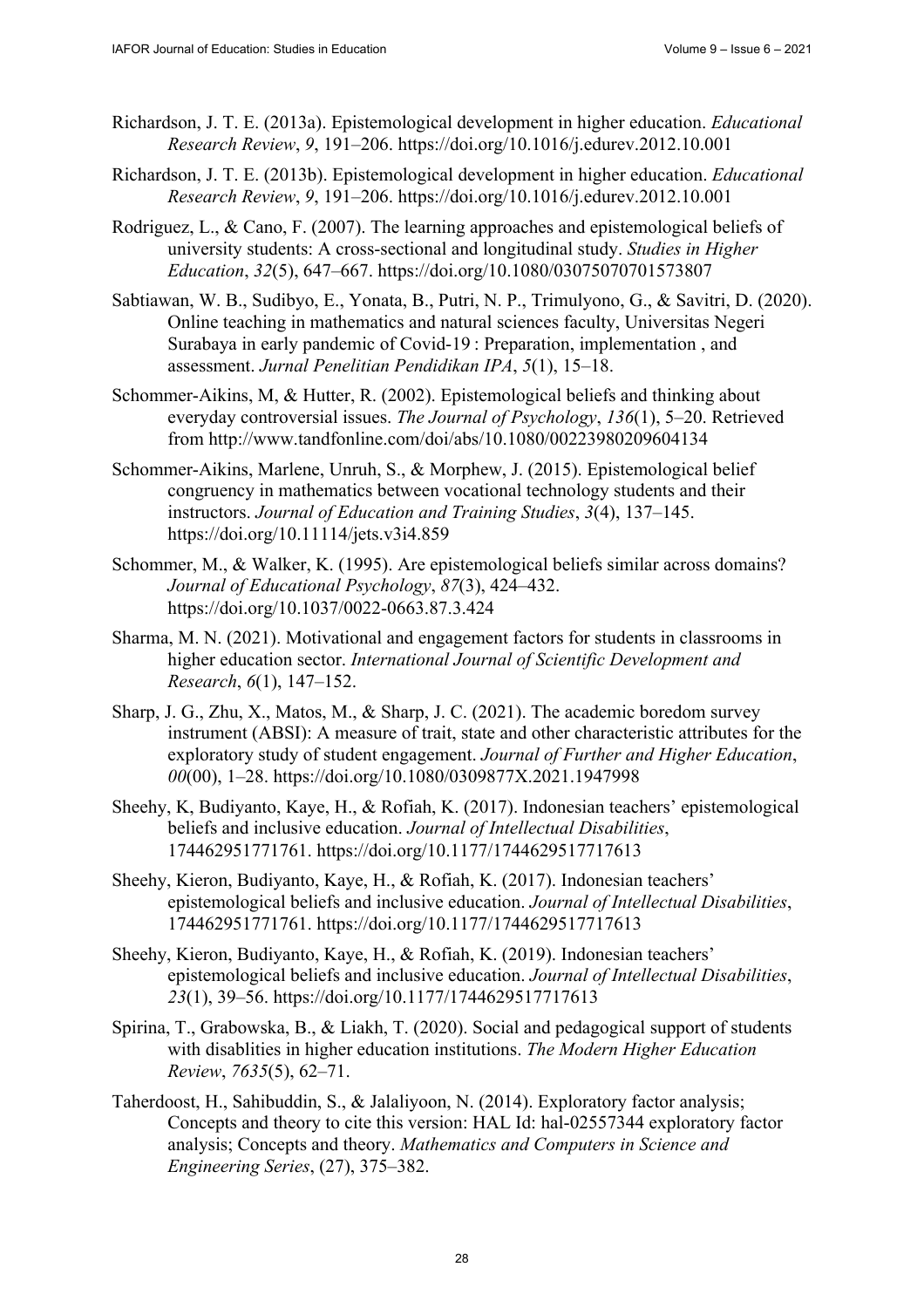- Tisza, G., & Markopoulos, P. (2021). FunQ: Measuring the fun experience of a learning activity with adolescents. *Current Psychology*, *In*-*press*.
- Triyanto. (2019). The Academic Motivation of Papuan Students in Sebelas Maret University, Indonesia. *SAGE Open*, *9*(1). <https://doi.org/10.1177/2158244018823449>
- Tunnisa, D., Mahmud, M., & Salija, K. (2019). Investigating teacher's sense of humor in Indonesia. *International Journal of Language Education*, *3*(2), 99–114. <https://doi.org/10.26858/ijole.v3i2.10201>
- Unger, S., & Meiran, W. (2020). Student attitudes towards online education during the COVID-19 Viral Outbreak of 2020: Distance Learning in a Time of Social Distance. *International Journal of Technology in Education and Science*, *4*(4), 256–266. <https://doi.org/10.46328/ijtes.v4i4.107>
- Vygotsky, L. S. (1967). "Play and its role in the mental development of the child. *Psychology*, *5*(6–18).
- Whitton, N., & Langan, M. (2019). 'Fun and games in higher education : an analysis of UK student perspectives,. *Teaching in Higher Education., 24*(28), 1000–1013.
- Williams, M., Pollard, E., Takala, H., & Houghton, A. (2019). Review of Support for Disabled Students in Higher Education in England -. *Report to the Office for Students*, (October), 145.
- Wintarti, A., Masriyah, Ekawati, R., & Fiangga, S. (2019). Blended learning as a learning strategy in the disruptive era. *Journal of Physics: Conference Series*, *1387*(1). <https://doi.org/10.1088/1742-6596/1387/1/012127>
- Wulandari, N., & de Jager, J. W. (2018). Students' expectations of higher educational experience in public vs. private universities in Indonesia. *New Educational Review*, *54*(4), 146–156. <https://doi.org/10.15804/tner.2018.54.4.12>
- Wulandari Tasik, S. (2020). Exploring the Role of University Students' Online Self-Regulated Learning Across Different Epistemic Beliefs Levels. *Education of English as Foreign Language*, *3*(2), 65–72. <https://doi.org/10.21776/ub.educafl.2020.003.02.01>

**Corresponding author**: Kieron Sheehy **Email**: [kieron.sheehy@open.ac.uk](mailto:kieron.sheehy@open.ac.uk)